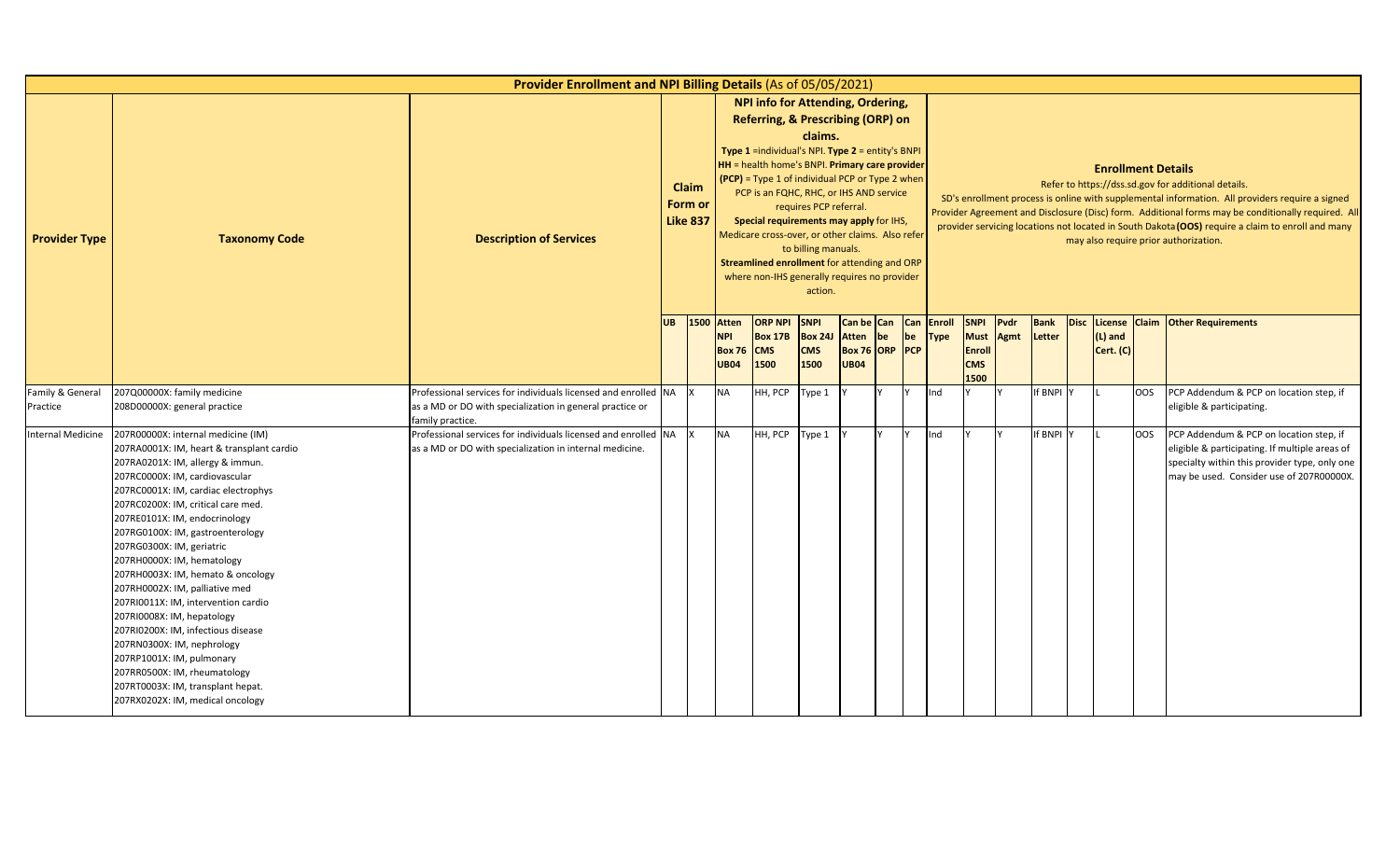|                            |                                                                                                                                                                                                                                                                                                                                                                                                                                                                                                                                                                                                                                              | Provider Enrollment and NPI Billing Details (As of 05/05/2021)                                                                      |           |                                            |                                                            |                                                                                                                                                                                                                                                                                                                                                                                                                                                                                      |                                                                     |                                                             |    |    |                                  |                                                            |              |                       |                           |            |                                                                                                                                                                                                                                                                                                                                                                                                            |
|----------------------------|----------------------------------------------------------------------------------------------------------------------------------------------------------------------------------------------------------------------------------------------------------------------------------------------------------------------------------------------------------------------------------------------------------------------------------------------------------------------------------------------------------------------------------------------------------------------------------------------------------------------------------------------|-------------------------------------------------------------------------------------------------------------------------------------|-----------|--------------------------------------------|------------------------------------------------------------|--------------------------------------------------------------------------------------------------------------------------------------------------------------------------------------------------------------------------------------------------------------------------------------------------------------------------------------------------------------------------------------------------------------------------------------------------------------------------------------|---------------------------------------------------------------------|-------------------------------------------------------------|----|----|----------------------------------|------------------------------------------------------------|--------------|-----------------------|---------------------------|------------|------------------------------------------------------------------------------------------------------------------------------------------------------------------------------------------------------------------------------------------------------------------------------------------------------------------------------------------------------------------------------------------------------------|
| <b>Provider Type</b>       | <b>Taxonomy Code</b>                                                                                                                                                                                                                                                                                                                                                                                                                                                                                                                                                                                                                         | <b>Description of Services</b>                                                                                                      |           | <b>Claim</b><br>Form or<br><b>Like 837</b> |                                                            | <b>NPI info for Attending, Ordering,</b><br>Referring, & Prescribing (ORP) on<br>Type $1$ =individual's NPI. Type $2$ = entity's BNPI<br>HH = health home's BNPI. Primary care provider<br>(PCP) = Type 1 of individual PCP or Type 2 when<br>PCP is an FQHC, RHC, or IHS AND service<br>Special requirements may apply for IHS,<br>Medicare cross-over, or other claims. Also refer<br>Streamlined enrollment for attending and ORP<br>where non-IHS generally requires no provider | claims.<br>requires PCP referral.<br>to billing manuals.<br>action. |                                                             |    |    |                                  |                                                            |              |                       | <b>Enrollment Details</b> |            | Refer to https://dss.sd.gov for additional details.<br>SD's enrollment process is online with supplemental information. All providers require a signed<br>Provider Agreement and Disclosure (Disc) form. Additional forms may be conditionally required. All<br>provider servicing locations not located in South Dakota (OOS) require a claim to enroll and many<br>may also require prior authorization. |
|                            |                                                                                                                                                                                                                                                                                                                                                                                                                                                                                                                                                                                                                                              |                                                                                                                                     | <b>UB</b> | 1500                                       | <b>Atten</b><br><b>NPI</b><br><b>Box 76</b><br><b>UB04</b> | <b>ORP NPI</b><br><b>Box 17B</b><br><b>CMS</b><br>1500                                                                                                                                                                                                                                                                                                                                                                                                                               | <b>SNPI</b><br><b>Box 24J</b><br><b>CMS</b><br>1500                 | Can be Can<br><b>Atten</b><br>Box 76 ORP PCP<br><b>UB04</b> | be | be | <b>Can Enroll</b><br><b>Type</b> | <b>SNPI</b><br><b>Must</b><br>Enroll<br><b>CMS</b><br>1500 | Pvdr<br>Agmt | <b>Bank</b><br>Letter | $(L)$ and<br>Cert. (C)    |            | Disc License Claim Other Requirements                                                                                                                                                                                                                                                                                                                                                                      |
| Obstetrics &<br>Gynecology | 207V00000X: obstetrics & gynecology<br>207VG0400X: gynecology<br>207VX0000X: obstetrics<br>207VM0101X: maternal & fetal med<br>207VX0201X: gynecologic oncology<br>207VF0040X: female pelvic medicine<br>207VE0102X: reproductive endocrin                                                                                                                                                                                                                                                                                                                                                                                                   | Professional services for individuals licensed and enrolled NA<br>as a MD or DO with specialization in obstetrics or<br>gynecology. |           |                                            | <b>NA</b>                                                  | HH, PCP                                                                                                                                                                                                                                                                                                                                                                                                                                                                              | Type 1                                                              |                                                             |    |    | Ind                              |                                                            |              | If BNPI Y             |                           | <b>OOS</b> | PCP Addendum & PCP on location step, if<br>eligible & participating.                                                                                                                                                                                                                                                                                                                                       |
| Pediatrics                 | 208000000X: pediatrics (ped)<br>2080C0008X: ped. child abuse<br>2080H0002X: pediatric palliative med<br>2080N0001X: ped. neonatal-perinatal<br>2080P0008X: ped. neurodevelopment<br>2080P0201X: pediatric allergy/immu<br>2080P0202X: pediatric cardiology<br>2080P0203X: pediatric critical care<br>2080P0204X: pediatric emergency<br>2080P0205X: pediatric endocrinology<br>2080P0206X: pediatric gastroenter.<br>2080P0207X: ped. hemat.-oncology<br>2080P0208X: pediatric infectious<br>2080P0210X: pediatric nephrology<br>2080P0214X: pediatric pulmonology<br>2080P0216X: pediatric rheumatology<br>2080S0012X: pediatric sleep med. | Professional services for individuals licensed and enrolled NA<br>as a MD or DO with specialization in pediatrics.                  |           |                                            | <b>NA</b>                                                  | HH, PCP                                                                                                                                                                                                                                                                                                                                                                                                                                                                              | Type 1                                                              |                                                             |    |    | Ind                              |                                                            |              | If BNPI Y             |                           | <b>OOS</b> | PCP Addendum & PCP on location step, if<br>eligible & participating. If multiple areas of<br>specialty, consider use of 208000000X as<br>only one may be selected.                                                                                                                                                                                                                                         |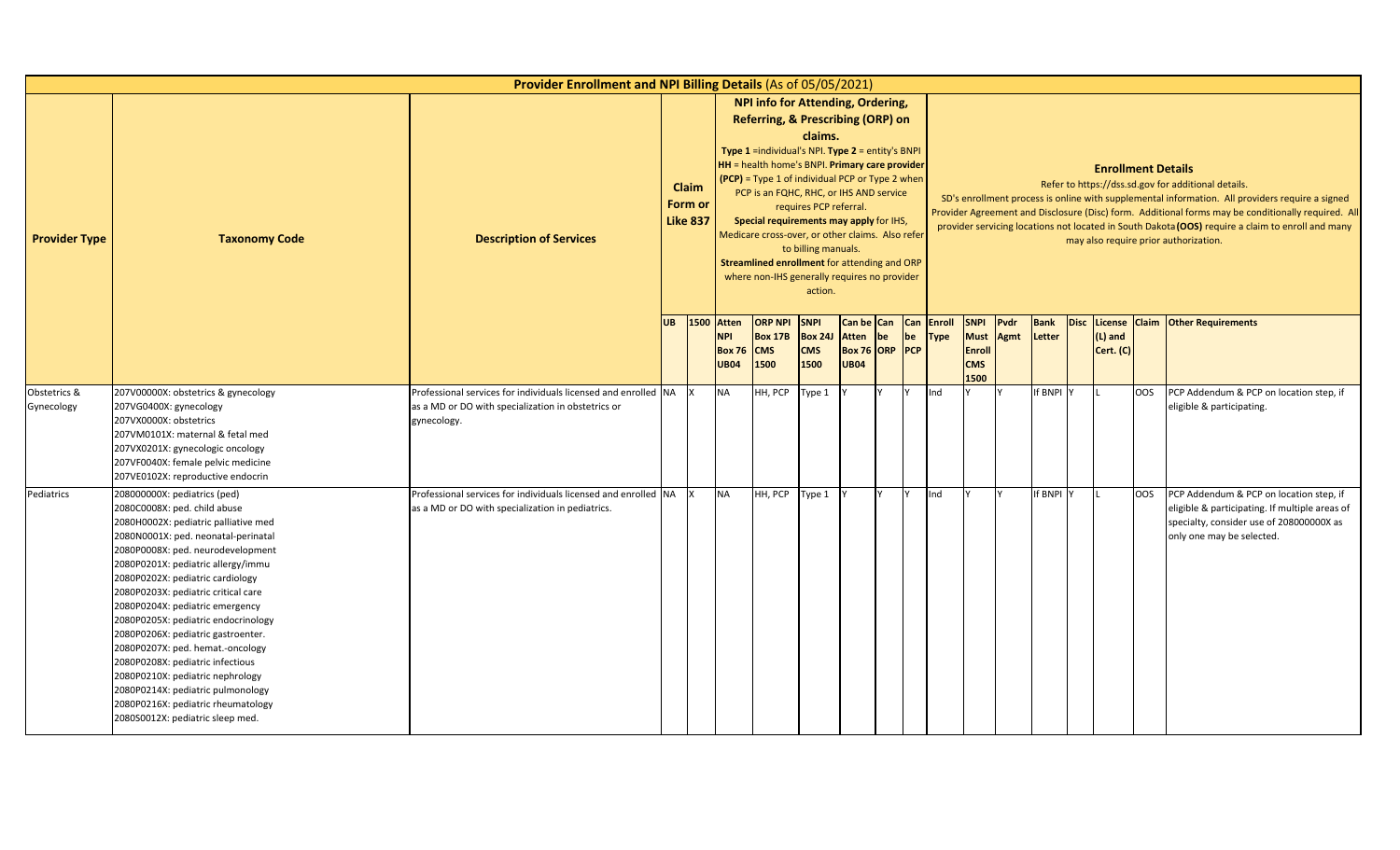|                                        |                                                                                                                                                                                                                                   | Provider Enrollment and NPI Billing Details (As of 05/05/2021)                                                                              |           |                                     |                                                            |                                                                                                                                                                                                                                                                                                                                                                                                                                                                           |                                                                     |                                                                 |    |                |             |                                                            |              |                       |             |                           |            |                                                                                                                                                                                                                                                                                                                                                                                                            |
|----------------------------------------|-----------------------------------------------------------------------------------------------------------------------------------------------------------------------------------------------------------------------------------|---------------------------------------------------------------------------------------------------------------------------------------------|-----------|-------------------------------------|------------------------------------------------------------|---------------------------------------------------------------------------------------------------------------------------------------------------------------------------------------------------------------------------------------------------------------------------------------------------------------------------------------------------------------------------------------------------------------------------------------------------------------------------|---------------------------------------------------------------------|-----------------------------------------------------------------|----|----------------|-------------|------------------------------------------------------------|--------------|-----------------------|-------------|---------------------------|------------|------------------------------------------------------------------------------------------------------------------------------------------------------------------------------------------------------------------------------------------------------------------------------------------------------------------------------------------------------------------------------------------------------------|
| <b>Provider Type</b>                   | <b>Taxonomy Code</b>                                                                                                                                                                                                              | <b>Description of Services</b>                                                                                                              |           | Claim<br>Form or<br><b>Like 837</b> |                                                            | NPI info for Attending, Ordering,<br>Referring, & Prescribing (ORP) on<br>Type 1 =individual's NPI. Type 2 = entity's BNPI<br>HH = health home's BNPI. Primary care provider<br>(PCP) = Type 1 of individual PCP or Type 2 when<br>PCP is an FQHC, RHC, or IHS AND service<br>Special requirements may apply for IHS,<br>Medicare cross-over, or other claims. Also refer<br>Streamlined enrollment for attending and ORP<br>where non-IHS generally requires no provider | claims.<br>requires PCP referral.<br>to billing manuals.<br>action. |                                                                 |    |                |             |                                                            |              |                       |             | <b>Enrollment Details</b> |            | Refer to https://dss.sd.gov for additional details.<br>SD's enrollment process is online with supplemental information. All providers require a signed<br>Provider Agreement and Disclosure (Disc) form. Additional forms may be conditionally required. All<br>provider servicing locations not located in South Dakota (OOS) require a claim to enroll and many<br>may also require prior authorization. |
|                                        |                                                                                                                                                                                                                                   |                                                                                                                                             | <b>UB</b> | 1500                                | <b>Atten</b><br><b>NPI</b><br><b>Box 76</b><br><b>UB04</b> | <b>ORP NPI</b><br><b>Box 17B</b><br><b>CMS</b><br>1500                                                                                                                                                                                                                                                                                                                                                                                                                    | <b>SNPI</b><br><b>Box 24J</b><br><b>CMS</b><br>1500                 | Can be Can Can Enroll<br>Atten<br>Box 76 ORP PCP<br><b>UB04</b> | be | be             | <b>Type</b> | <b>SNPI</b><br><b>Must</b><br>Enroll<br><b>CMS</b><br>1500 | Pvdr<br>Agmt | <b>Bank</b><br>Letter | <b>Disc</b> | (L) and<br>Cert. (C)      |            | License Claim Other Requirements                                                                                                                                                                                                                                                                                                                                                                           |
| Neurology &<br>Neurological<br>Surgery | 207T00000X: Neuro surgery<br>2084A2900X: neurocritical care<br>2084N0400X: neurology<br>2084N0402X: neurology, child<br>2084N0600X: neurophysiology, clinical<br>2084D0003X: neuro, diagnostic<br>2084V0102X: neurology, vascular | Professional services for individuals licensed and enrolled NA<br>as a MD or DO with specialization in neurology &<br>neurological surgery. |           |                                     | <b>NA</b>                                                  | HH, PCP                                                                                                                                                                                                                                                                                                                                                                                                                                                                   | Type 1                                                              |                                                                 |    | N.             | Ind         |                                                            |              | If BNPI Y             |             |                           | <b>OOS</b> |                                                                                                                                                                                                                                                                                                                                                                                                            |
| Dermatology &<br>Allergy               | 207N00000X: dermatology<br>207ND0900X: dermatopathology<br>207NP0225X: dermatology, pediatric<br>207K00000X: allergy & immunology<br>207KA0200X: allergy                                                                          | Professional services for individuals licensed and enrolled NA<br>as a MD or DO with specialization in dermatology or<br>allergy.           |           |                                     | <b>NA</b>                                                  | HH, PCP                                                                                                                                                                                                                                                                                                                                                                                                                                                                   | Type 1                                                              |                                                                 |    | IN.            | Ind         |                                                            |              | If BNPI Y             |             |                           | <b>OOS</b> |                                                                                                                                                                                                                                                                                                                                                                                                            |
| Urology                                | 208800000X: urologist<br>2088P0231X: urologist, pediatric                                                                                                                                                                         | Professional services for individuals licensed and enrolled NA<br>as a MD or DO with specialization in urology.                             |           |                                     | <b>NA</b>                                                  | HH, PCP                                                                                                                                                                                                                                                                                                                                                                                                                                                                   | Type 1                                                              |                                                                 |    | IN.            | Ind         |                                                            |              | If BNPI Y             |             |                           | <b>OOS</b> |                                                                                                                                                                                                                                                                                                                                                                                                            |
| Ophthalmology                          | 207W00000X: ophthalmology                                                                                                                                                                                                         | Professional services for individuals licensed and enrolled NA X<br>as a MD or DO with specialization in ophthalmology.                     |           |                                     | <b>NA</b>                                                  | HH, PCP                                                                                                                                                                                                                                                                                                                                                                                                                                                                   | Type 1                                                              |                                                                 |    | N              | Ind         |                                                            |              | If BNPI Y             |             |                           | OOS        |                                                                                                                                                                                                                                                                                                                                                                                                            |
| Otolaryngology                         | 207Y00000X: otolaryngology<br>207YP0228X: otolaryngology, ped.                                                                                                                                                                    | Professional services for individuals licensed and enrolled NA<br>as a MD or DO with specialization in otolaryngology.                      |           |                                     | <b>NA</b>                                                  | HH, PCP                                                                                                                                                                                                                                                                                                                                                                                                                                                                   | Type 1                                                              |                                                                 |    | N <sub>1</sub> | Ind         |                                                            |              | If BNPI Y             |             |                           | <b>OOS</b> |                                                                                                                                                                                                                                                                                                                                                                                                            |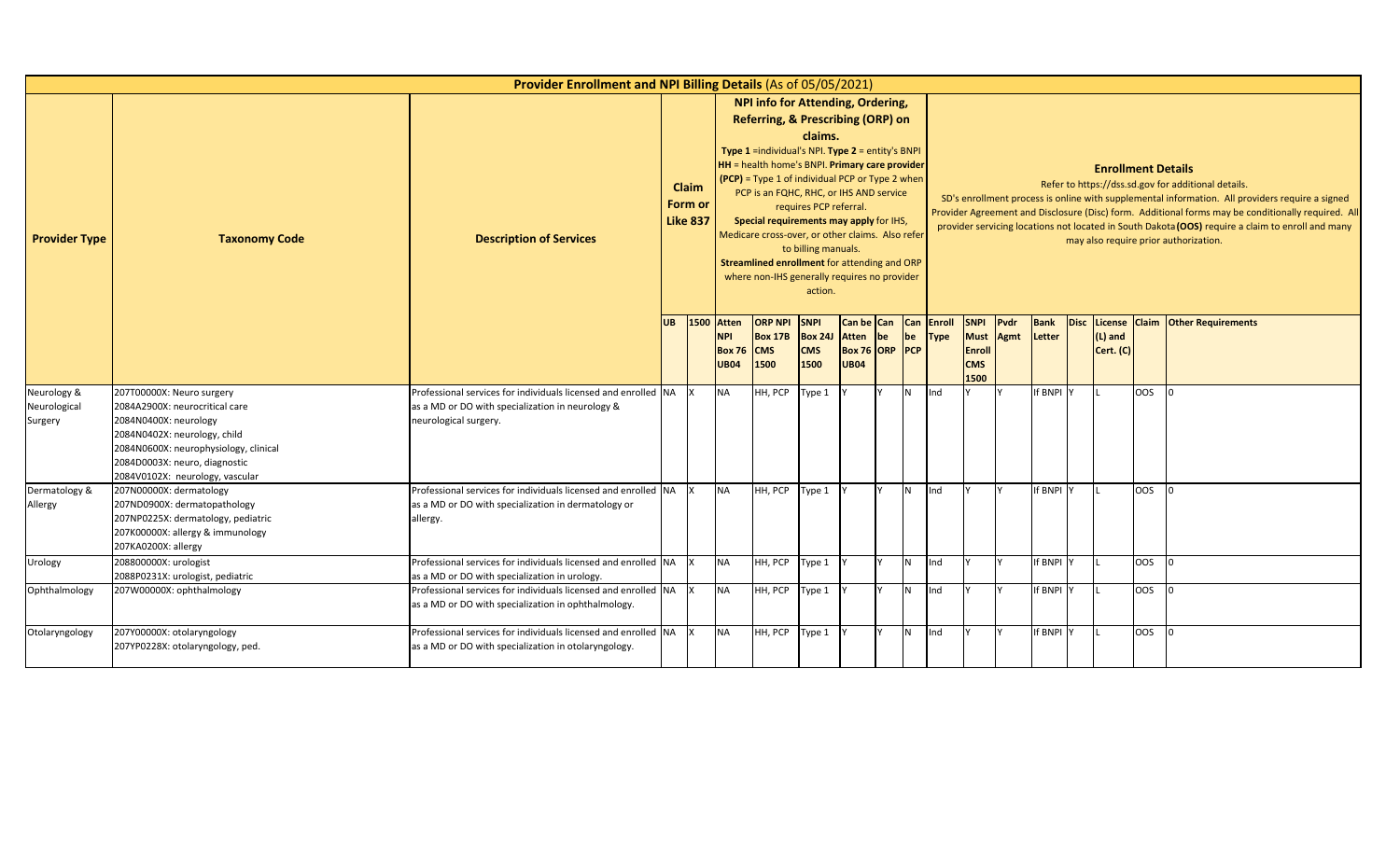|                                    |                                                                                                                                                                                                                                                                                                                                                                                                                                                                                                                                                                                                                                                                                                                                                                                                                                            | Provider Enrollment and NPI Billing Details (As of 05/05/2021)                                                      |           |                                            |                                                                 |                                                                                                                                                                                                                                                                                                                                                                                                                                                                                       |                                                                     |                                                             |    |    |                           |                                                                  |                     |                       |             |                           |            |                                                                                                                                                                                                                                                                                                                                                                                                            |
|------------------------------------|--------------------------------------------------------------------------------------------------------------------------------------------------------------------------------------------------------------------------------------------------------------------------------------------------------------------------------------------------------------------------------------------------------------------------------------------------------------------------------------------------------------------------------------------------------------------------------------------------------------------------------------------------------------------------------------------------------------------------------------------------------------------------------------------------------------------------------------------|---------------------------------------------------------------------------------------------------------------------|-----------|--------------------------------------------|-----------------------------------------------------------------|---------------------------------------------------------------------------------------------------------------------------------------------------------------------------------------------------------------------------------------------------------------------------------------------------------------------------------------------------------------------------------------------------------------------------------------------------------------------------------------|---------------------------------------------------------------------|-------------------------------------------------------------|----|----|---------------------------|------------------------------------------------------------------|---------------------|-----------------------|-------------|---------------------------|------------|------------------------------------------------------------------------------------------------------------------------------------------------------------------------------------------------------------------------------------------------------------------------------------------------------------------------------------------------------------------------------------------------------------|
| <b>Provider Type</b>               | <b>Taxonomy Code</b>                                                                                                                                                                                                                                                                                                                                                                                                                                                                                                                                                                                                                                                                                                                                                                                                                       | <b>Description of Services</b>                                                                                      |           | <b>Claim</b><br>Form or<br><b>Like 837</b> |                                                                 | NPI info for Attending, Ordering,<br>Referring, & Prescribing (ORP) on<br><b>Type 1</b> = individual's NPI. Type $2$ = entity's BNPI<br>HH = health home's BNPI. Primary care provider<br>$(PCP)$ = Type 1 of individual PCP or Type 2 when<br>PCP is an FQHC, RHC, or IHS AND service<br>Special requirements may apply for IHS,<br>Medicare cross-over, or other claims. Also refer<br>Streamlined enrollment for attending and ORP<br>where non-IHS generally requires no provider | claims.<br>requires PCP referral.<br>to billing manuals.<br>action. |                                                             |    |    |                           |                                                                  |                     |                       |             | <b>Enrollment Details</b> |            | Refer to https://dss.sd.gov for additional details.<br>SD's enrollment process is online with supplemental information. All providers require a signed<br>Provider Agreement and Disclosure (Disc) form. Additional forms may be conditionally required. All<br>provider servicing locations not located in South Dakota (OOS) require a claim to enroll and many<br>may also require prior authorization. |
|                                    |                                                                                                                                                                                                                                                                                                                                                                                                                                                                                                                                                                                                                                                                                                                                                                                                                                            |                                                                                                                     | <b>UB</b> |                                            | <b>1500 Atten</b><br><b>NPI</b><br><b>Box 76</b><br><b>UB04</b> | <b>ORP NPI</b><br><b>Box 17B</b><br><b>CMS</b><br>1500                                                                                                                                                                                                                                                                                                                                                                                                                                | <b>SNPI</b><br><b>Box 24J</b><br><b>CMS</b><br>1500                 | Can be Can<br><b>Atten</b><br>Box 76 ORP PCP<br><b>UB04</b> | be | be | Can Enroll<br><b>Type</b> | <b>SNPI</b><br><b>Must</b><br><b>Enrol</b><br><b>CMS</b><br>1500 | Pvdr<br><b>Agmt</b> | <b>Bank</b><br>Letter | <b>Disc</b> | $(L)$ and<br>Cert. (C)    |            | License Claim Other Requirements                                                                                                                                                                                                                                                                                                                                                                           |
| Surgery                            | 208600000X: surgery (surg)<br>207X00000X: surgery, orthopedic<br>207XX0005X: surg, orthopedic sports<br>207XS0114X: surg, adult reconstruct.<br>207XX0004X: surg, ortho foot & ankle<br>207XS0106X: surg, orth hand<br>207XS0117X: surg, ortho spine<br>207XX0801X: surg, ortho trauma<br>207XP3100X: surg, ortho pediatric<br>207YS0123X: surg, facial plastic<br>208200000X: surg, plastic<br>2082S0105X: surg, plastic hand<br>207YS0123X: surg, plastic facial<br>2086S0102X: surg, critical care<br>2086S0105X: surg, hand<br>2086S0120X: surg, pediatric<br>2086S0122X: surg, plastic & reconstr.<br>2086S0127X: surg, trauma<br>2086S0129X: surg, vascular<br>2086X0206X: surg, oncology<br>208C00000X: surg, colon & rectal<br>208G00000X: surg, thoracic<br>204E00000X:surg, oral & maxillofacial<br>204F00000X: surg, transplant | Professional services for individuals licensed and enrolled NA<br>as a MD or DO with specialization in surgery.     |           |                                            | <b>NA</b>                                                       | HH, PCP                                                                                                                                                                                                                                                                                                                                                                                                                                                                               | Type 1                                                              |                                                             |    | N  | Ind                       |                                                                  |                     | If BNPI Y             |             |                           | <b>OOS</b> | If multiple areas of specialty, consider<br>208600000X as only one taxonomy is<br>allowed.                                                                                                                                                                                                                                                                                                                 |
| <b>Hospital Based</b><br>Physician | 208M00000X: hospitalist                                                                                                                                                                                                                                                                                                                                                                                                                                                                                                                                                                                                                                                                                                                                                                                                                    | Professional services for individuals licensed and enrolled NA X<br>as a MD or DO noting themselves as hospitalist. |           |                                            | <b>NA</b>                                                       | <b>NA</b>                                                                                                                                                                                                                                                                                                                                                                                                                                                                             | Type 1                                                              |                                                             |    | N  | Ind                       |                                                                  |                     | If BNPI Y             |             |                           | 00S        |                                                                                                                                                                                                                                                                                                                                                                                                            |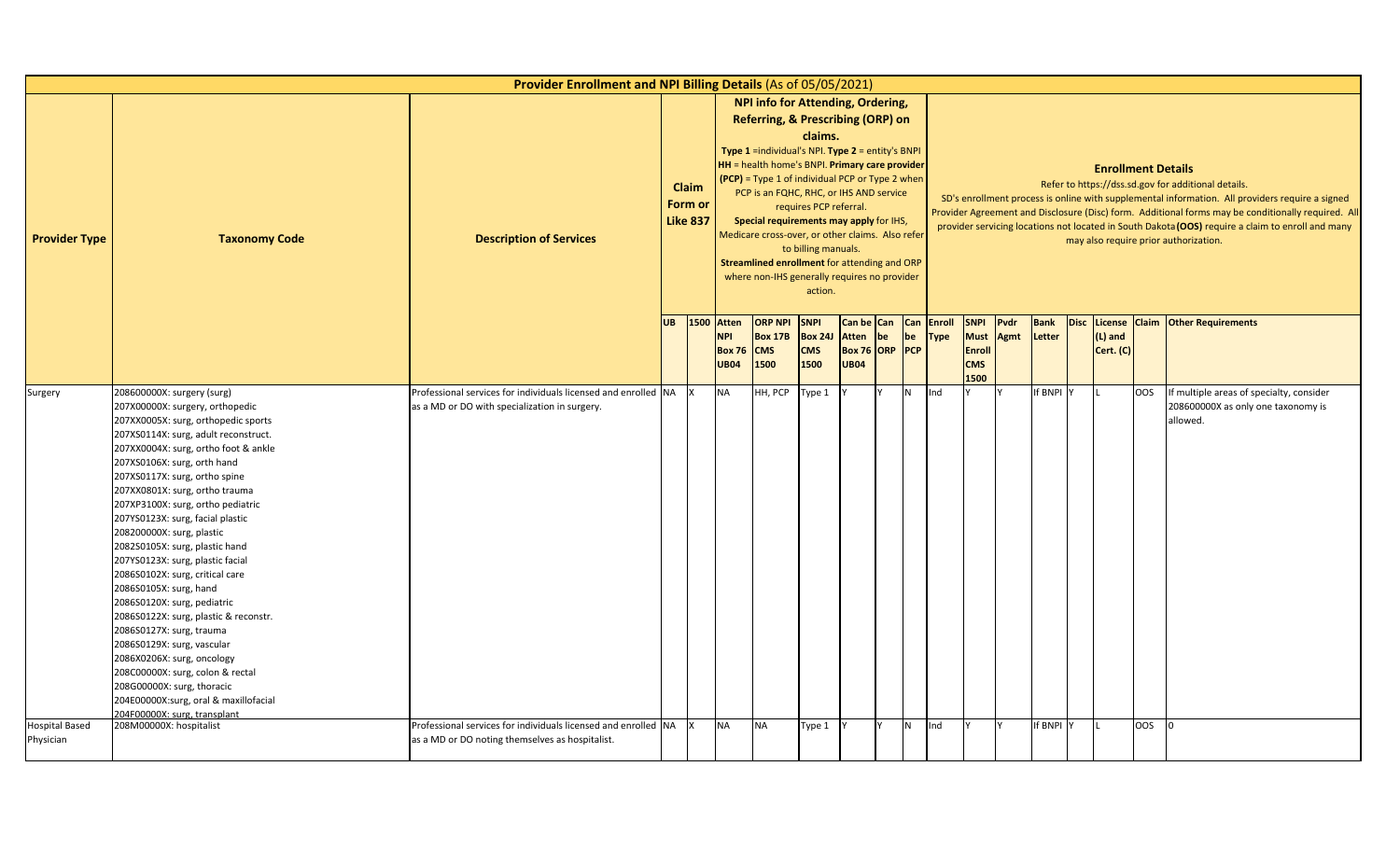|                         |                                                                                                                                                                                                                                                                                                                                                         | Provider Enrollment and NPI Billing Details (As of 05/05/2021)                                                           |           |                                            |                                                            |                                                                                                                                                                                                                                                                                                                                                                                                                                                                                               |                                                                     |                                                         |     |                |                           |                                                                   |              |           |                           |       |                                                                                                                                                                                                                                                                                                                                                                                                            |
|-------------------------|---------------------------------------------------------------------------------------------------------------------------------------------------------------------------------------------------------------------------------------------------------------------------------------------------------------------------------------------------------|--------------------------------------------------------------------------------------------------------------------------|-----------|--------------------------------------------|------------------------------------------------------------|-----------------------------------------------------------------------------------------------------------------------------------------------------------------------------------------------------------------------------------------------------------------------------------------------------------------------------------------------------------------------------------------------------------------------------------------------------------------------------------------------|---------------------------------------------------------------------|---------------------------------------------------------|-----|----------------|---------------------------|-------------------------------------------------------------------|--------------|-----------|---------------------------|-------|------------------------------------------------------------------------------------------------------------------------------------------------------------------------------------------------------------------------------------------------------------------------------------------------------------------------------------------------------------------------------------------------------------|
| <b>Provider Type</b>    | <b>Taxonomy Code</b>                                                                                                                                                                                                                                                                                                                                    | <b>Description of Services</b>                                                                                           |           | <b>Claim</b><br>Form or<br><b>Like 837</b> |                                                            | <b>NPI info for Attending, Ordering,</b><br><b>Referring, &amp; Prescribing (ORP) on</b><br>Type 1 =individual's NPI. Type 2 = entity's BNPI<br>HH = health home's BNPI. Primary care provider<br>$(PCP)$ = Type 1 of individual PCP or Type 2 when<br>PCP is an FQHC, RHC, or IHS AND service<br>Special requirements may apply for IHS,<br>Medicare cross-over, or other claims. Also refer<br>Streamlined enrollment for attending and ORP<br>where non-IHS generally requires no provider | claims.<br>requires PCP referral.<br>to billing manuals.<br>action. |                                                         |     |                |                           |                                                                   |              |           | <b>Enrollment Details</b> |       | Refer to https://dss.sd.gov for additional details.<br>SD's enrollment process is online with supplemental information. All providers require a signed<br>Provider Agreement and Disclosure (Disc) form. Additional forms may be conditionally required. All<br>provider servicing locations not located in South Dakota (OOS) require a claim to enroll and many<br>may also require prior authorization. |
| Pathology               |                                                                                                                                                                                                                                                                                                                                                         |                                                                                                                          | <b>UB</b> | 1500                                       | <b>Atten</b><br><b>NPI</b><br><b>Box 76</b><br><b>UB04</b> | <b>ORP NPI</b><br><b>Box 17B</b><br><b>CMS</b><br>1500                                                                                                                                                                                                                                                                                                                                                                                                                                        | <b>SNPI</b><br><b>Box 24J</b><br><b>CMS</b><br>1500                 | Can be Can<br>Atten be<br>Box 76 ORP PCP<br><b>UB04</b> |     | be             | <b>Can Enroll</b><br>Type | <b>SNPI</b><br><b>Must</b><br><b>Enroll</b><br><b>CMS</b><br>1500 | Pvdr<br>Agmt | Letter    | $(L)$ and<br>Cert. (C)    |       | <b>Bank</b> Disc License Claim Other Requirements                                                                                                                                                                                                                                                                                                                                                          |
|                         | 207ZC0006X: pathology, clinical<br>207ZC0500X: pathology, cyto<br>207ZD0900X: pathology, dermato<br>207ZH0000X: pathology, hemato<br>207ZN0500X: pathology, neuro<br>207ZP0007X: pathology, molecular<br>207ZP0101X: pathology, anatomic<br>207ZP0102X: path, anat.& clinical<br>207ZP0105X: clinical path/lab med.<br>207ZP0213X: pathology, pediatric | Professional services for individuals licensed and enrolled NA<br>as a MD or DO with specialization in pathology.        |           |                                            | <b>NA</b>                                                  | HH, PCP,<br>Type 1                                                                                                                                                                                                                                                                                                                                                                                                                                                                            | Type 1                                                              | N.                                                      | IN. | <b>IN</b>      | Ind                       |                                                                   |              | If BNPI Y |                           | OOS   | $\overline{10}$                                                                                                                                                                                                                                                                                                                                                                                            |
| <b>Nuclear Medicine</b> | 207U00000X: nuclear medicine<br>207UN0901X: nuclear cardiology                                                                                                                                                                                                                                                                                          | Professional services for individuals licensed and enrolled NA<br>as a MD or DO with specialization in nuclear medicine. |           |                                            | <b>NA</b>                                                  | HH, PCP, Type 1<br>Type 1                                                                                                                                                                                                                                                                                                                                                                                                                                                                     |                                                                     |                                                         |     | IN.            | Ind                       |                                                                   |              | If BNPI Y |                           | OOS 0 |                                                                                                                                                                                                                                                                                                                                                                                                            |
| Podiatry                | 213E00000X: podiatry<br>213EP1101X: pod, primary med<br>213ES0103X: pod., foot & ankle surg                                                                                                                                                                                                                                                             | Professional services for individuals licensed and enrolled NA<br>as a DPM, MD or DO with specialization in podiatry.    |           |                                            | <b>NA</b>                                                  | <b>NA</b>                                                                                                                                                                                                                                                                                                                                                                                                                                                                                     | Type 1                                                              |                                                         |     | N <sub>1</sub> | Ind                       |                                                                   |              | If BNPI Y |                           | OOS   | <b>l</b> o                                                                                                                                                                                                                                                                                                                                                                                                 |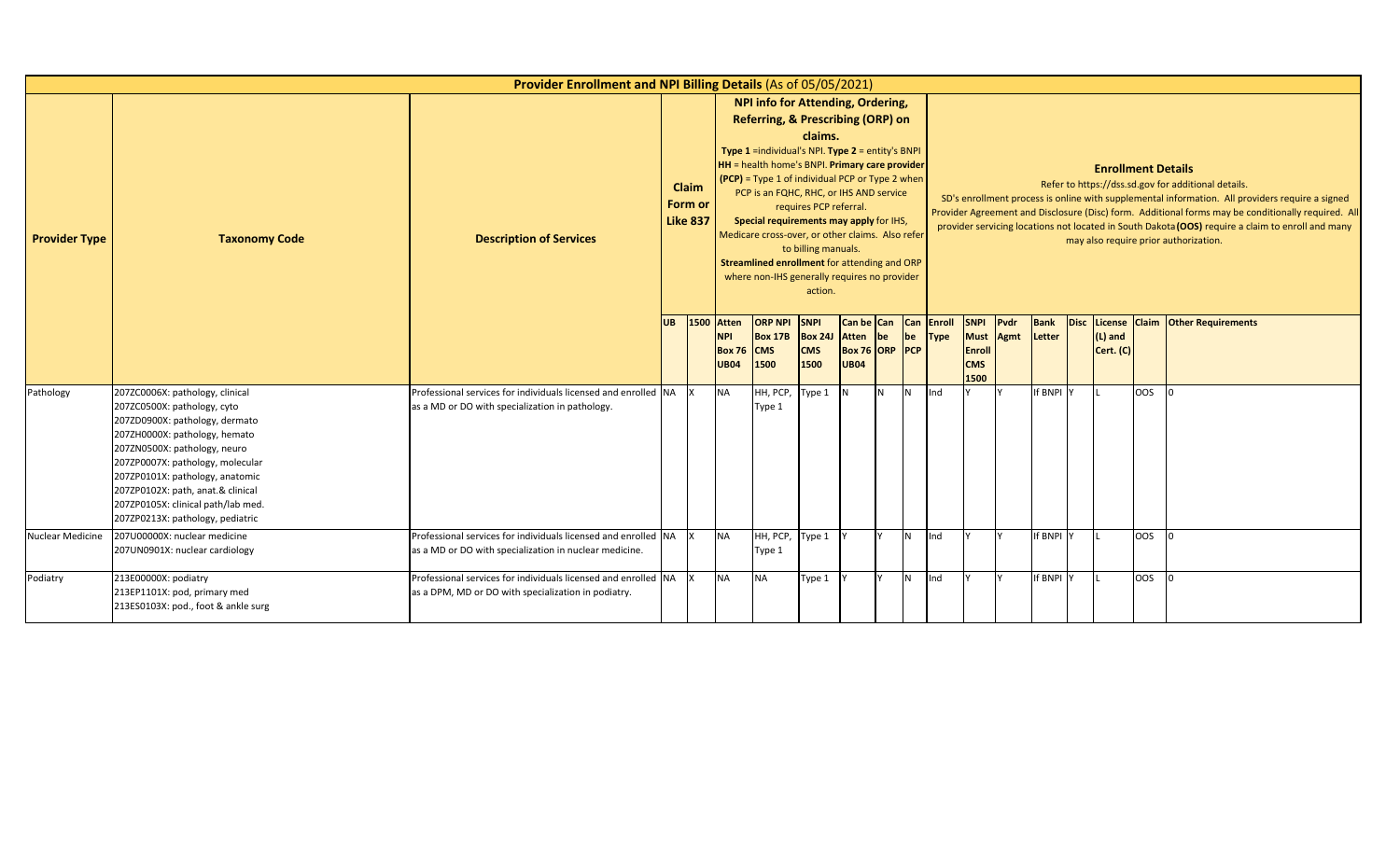|                                       |                                                                                                                                                                                                                                                                                                                                                                                                                                                                                        | Provider Enrollment and NPI Billing Details (As of 05/05/2021)                                                                                                                                    |           |                                     |                                                     |                                                                                                                                                                                                                                                                                                                                                                                                                                                                                    |                                                                     |                                                      |    |                  |                       |                                                                   |              |                       |                           |     |                                                                                                                                                                                                                                                                                                                                                                                                            |
|---------------------------------------|----------------------------------------------------------------------------------------------------------------------------------------------------------------------------------------------------------------------------------------------------------------------------------------------------------------------------------------------------------------------------------------------------------------------------------------------------------------------------------------|---------------------------------------------------------------------------------------------------------------------------------------------------------------------------------------------------|-----------|-------------------------------------|-----------------------------------------------------|------------------------------------------------------------------------------------------------------------------------------------------------------------------------------------------------------------------------------------------------------------------------------------------------------------------------------------------------------------------------------------------------------------------------------------------------------------------------------------|---------------------------------------------------------------------|------------------------------------------------------|----|------------------|-----------------------|-------------------------------------------------------------------|--------------|-----------------------|---------------------------|-----|------------------------------------------------------------------------------------------------------------------------------------------------------------------------------------------------------------------------------------------------------------------------------------------------------------------------------------------------------------------------------------------------------------|
| <b>Provider Type</b>                  | <b>Taxonomy Code</b>                                                                                                                                                                                                                                                                                                                                                                                                                                                                   | <b>Description of Services</b>                                                                                                                                                                    |           | Claim<br>Form or<br><b>Like 837</b> |                                                     | <b>NPI info for Attending, Ordering,</b><br>Referring, & Prescribing (ORP) on<br>Type 1 =individual's NPI. Type 2 = entity's BNPI<br>HH = health home's BNPI. Primary care provider<br>$(PCP)$ = Type 1 of individual PCP or Type 2 when<br>PCP is an FQHC, RHC, or IHS AND service<br>Special requirements may apply for IHS,<br>Medicare cross-over, or other claims. Also refer<br>Streamlined enrollment for attending and ORP<br>where non-IHS generally requires no provider | claims.<br>requires PCP referral.<br>to billing manuals.<br>action. |                                                      |    |                  |                       |                                                                   |              |                       | <b>Enrollment Details</b> |     | Refer to https://dss.sd.gov for additional details.<br>SD's enrollment process is online with supplemental information. All providers require a signed<br>Provider Agreement and Disclosure (Disc) form. Additional forms may be conditionally required. All<br>provider servicing locations not located in South Dakota (OOS) require a claim to enroll and many<br>may also require prior authorization. |
|                                       |                                                                                                                                                                                                                                                                                                                                                                                                                                                                                        |                                                                                                                                                                                                   | <b>UB</b> | 1500                                | Atten<br><b>NPI</b><br><b>Box 76</b><br><b>UB04</b> | <b>ORP NPI</b><br><b>Box 17B</b><br><b>CMS</b><br>1500                                                                                                                                                                                                                                                                                                                                                                                                                             | <b>SNPI</b><br><b>Box 24J</b><br><b>CMS</b><br>1500                 | Can be Can<br>Atten<br>Box 76 ORP PCP<br><b>UB04</b> | be | <b>Can</b><br>be | Enroll<br><b>Type</b> | <b>SNPI</b><br><b>Must</b><br><b>Enroll</b><br><b>CMS</b><br>1500 | Pvdr<br>Agmt | <b>Bank</b><br>Letter | $(L)$ and<br>Cert. (C)    |     | Disc License Claim Other Requirements                                                                                                                                                                                                                                                                                                                                                                      |
| Other Physician<br><b>Specialties</b> | 207P00000X: emergency medicine<br>207PE0004X: emergency medical svcs<br>207PP0204X: emergency med, peds<br>207PT0002X: emergency med, toxico<br>207QS1201X: sleep medicine, FM<br>207RS0012X: sleep medicine, IM<br>207YS0012X: sleep medicine, otolar.<br>2084S0012X: sleep med., psych/neuro<br>207ZB0001X: transfusion medicine<br>208100000X: physical med & rehab<br>2081P0010X: rehab med, pediatric<br>2083P0500X: prevent/occup-envt med<br>207SG0201X: clinical genetics (MD) | Professional services for individuals licensed and enrolled NA<br>as a MD or DO with specializations not otherwise<br>captured such as emergency medicine or physical<br>medicine/rehabilitation. |           |                                     | <b>NA</b>                                           | HH, PCP                                                                                                                                                                                                                                                                                                                                                                                                                                                                            | Type 1                                                              |                                                      |    | N <sub>1</sub>   | Ind                   |                                                                   |              | If BNPI Y             |                           | OOS |                                                                                                                                                                                                                                                                                                                                                                                                            |
| Radiologist                           | 2085B0100X: radiology body imaging<br>2085D0003X: rad. diagnostic neuro<br>2085R0202X: radiology, diagnostic<br>2085N0700X: radiology, neuro<br>2085N0904X: radiology, nuclear<br>2085P0229X: radiology, pediatric<br>2085R0001X: radiation oncology<br>2085R0204X: rad, vascular & interv.                                                                                                                                                                                            | Professional services for individuals licensed and enrolled NA X<br>as a MD or DO with specialization of radiology.                                                                               |           |                                     | <b>NA</b>                                           | HH, PCP,<br>Type 1                                                                                                                                                                                                                                                                                                                                                                                                                                                                 | Type 1                                                              |                                                      |    | N                | Ind                   |                                                                   |              | If BNPI Y             |                           | OOS | Do not add servicing locations to affiliated<br>group records when the radiologists are<br>practicing remotely or in a location not<br>owned by the group.                                                                                                                                                                                                                                                 |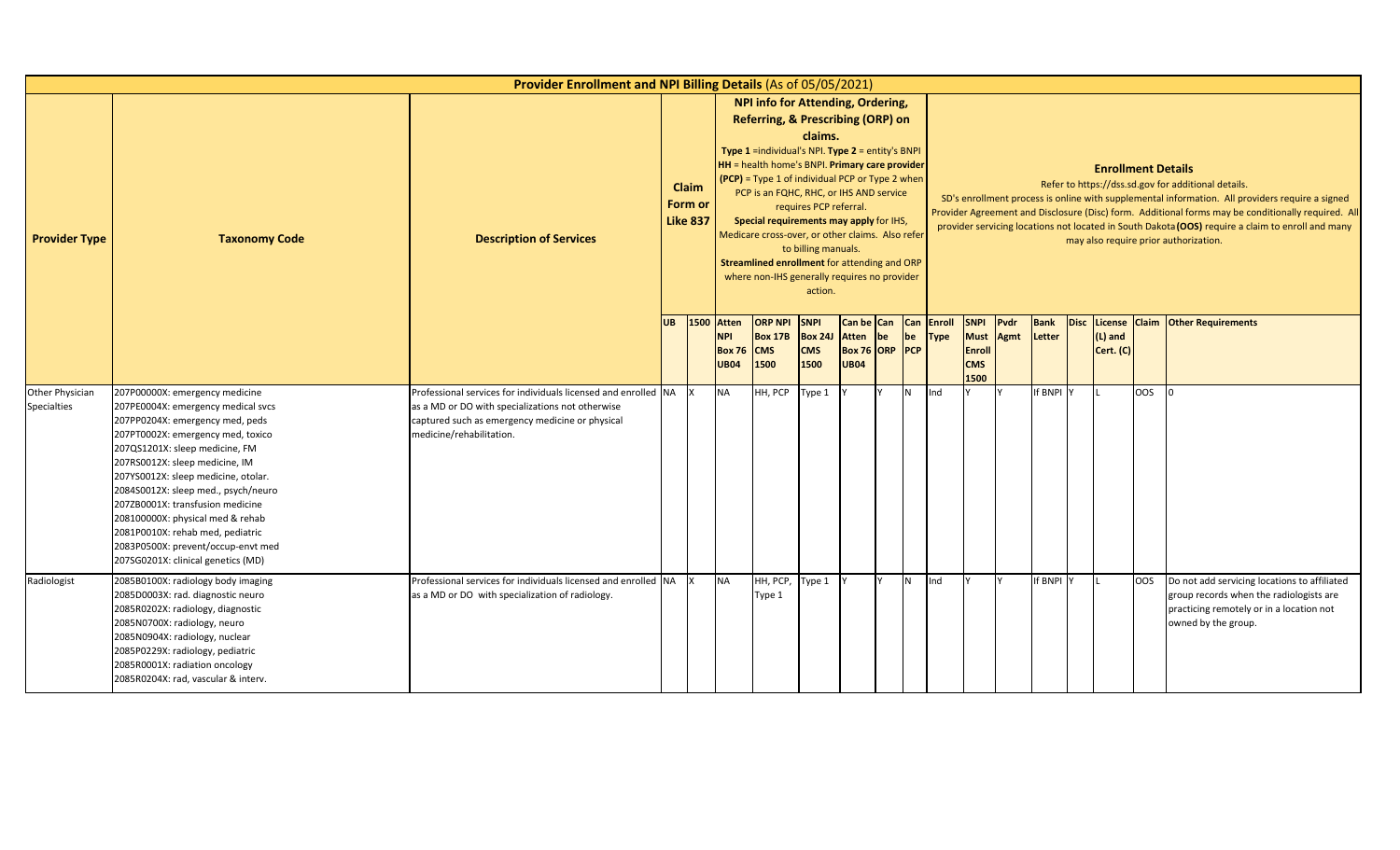|                                 |                                                                                                                                                                                                                                                                        | Provider Enrollment and NPI Billing Details (As of 05/05/2021)                                                                                                                   |            |                                     |                                                                 |                                                                                                                                                                                                                                                                                                                                                                                                                                                                                                |                                                                     |                                                                |            |                       |                                                                 |      |           |                           |            |                                                                                                                                                                                                                                                                                                                                                                                                            |
|---------------------------------|------------------------------------------------------------------------------------------------------------------------------------------------------------------------------------------------------------------------------------------------------------------------|----------------------------------------------------------------------------------------------------------------------------------------------------------------------------------|------------|-------------------------------------|-----------------------------------------------------------------|------------------------------------------------------------------------------------------------------------------------------------------------------------------------------------------------------------------------------------------------------------------------------------------------------------------------------------------------------------------------------------------------------------------------------------------------------------------------------------------------|---------------------------------------------------------------------|----------------------------------------------------------------|------------|-----------------------|-----------------------------------------------------------------|------|-----------|---------------------------|------------|------------------------------------------------------------------------------------------------------------------------------------------------------------------------------------------------------------------------------------------------------------------------------------------------------------------------------------------------------------------------------------------------------------|
| <b>Provider Type</b>            | <b>Taxonomy Code</b>                                                                                                                                                                                                                                                   | <b>Description of Services</b>                                                                                                                                                   |            | Claim<br>Form or<br><b>Like 837</b> |                                                                 | <b>NPI info for Attending, Ordering,</b><br>Referring, & Prescribing (ORP) on<br><b>Type 1</b> = individual's NPI. Type $2$ = entity's BNPI<br>HH = health home's BNPI. Primary care provider<br>$[$ (PCP) = Type 1 of individual PCP or Type 2 when<br>PCP is an FQHC, RHC, or IHS AND service<br>Special requirements may apply for IHS,<br>Medicare cross-over, or other claims. Also refer<br>Streamlined enrollment for attending and ORP<br>where non-IHS generally requires no provider | claims.<br>requires PCP referral.<br>to billing manuals.<br>action. |                                                                |            |                       |                                                                 |      |           | <b>Enrollment Details</b> |            | Refer to https://dss.sd.gov for additional details.<br>SD's enrollment process is online with supplemental information. All providers require a signed<br>Provider Agreement and Disclosure (Disc) form. Additional forms may be conditionally required. All<br>provider servicing locations not located in South Dakota (OOS) require a claim to enroll and many<br>may also require prior authorization. |
|                                 |                                                                                                                                                                                                                                                                        |                                                                                                                                                                                  | <b>IUB</b> |                                     | <b>1500 Atten</b><br><b>NPI</b><br><b>Box 76</b><br><b>UB04</b> | <b>ORP NPI</b><br><b>Box 17B</b><br><b>CMS</b><br>1500                                                                                                                                                                                                                                                                                                                                                                                                                                         | <b>SNPI</b><br><b>Box 24J</b><br><b>CMS</b><br>1500                 | Can be Can<br>Atten be<br><b>Box 76 ORP PCP</b><br><b>UB04</b> | Can<br> be | Enroll<br><b>Type</b> | <b>SNPI</b><br>Must Agmt<br><b>Enroll</b><br><b>CMS</b><br>1500 | Pvdr | Letter    | $(L)$ and<br>Cert. (C)    |            | <b>Bank</b> Disc License Claim Other Requirements                                                                                                                                                                                                                                                                                                                                                          |
| Anesthesia & Pain<br>Management | 207L00000X: anesthesiologist<br>207LC0200X: anesthes., critical care<br>207LP2900X: anesthes., pain med<br>207LP3000X: anesthes., pediatric<br>367500000X: CRNA<br>208VP0000X: pain medicine<br>208VP0014X: pain med, interventional<br>2081P2900X: pain med, physical | Professional services for individuals licensed and enrolled INA<br>as a MD or DO with specialization in anesthesia or certain<br>certified registered nurse anesthetists (CRNA). |            |                                     | <b>NA</b>                                                       | <b>NA</b>                                                                                                                                                                                                                                                                                                                                                                                                                                                                                      | Type 1                                                              |                                                                | IN.        | Ind                   |                                                                 |      | If BNPI Y |                           | <b>OOS</b> | CRNAs employed by a hospital are only<br>eligible to enroll and subsequently bill on a<br>CMS 1500 when the hospital is paid by APC<br>or DRG methodology.<br>Do not add servicing locations to affiliated<br>group records when CRNAs are practicing<br>remotely or in a location not owned by the<br>group.                                                                                              |
| <b>Nurse Midwife</b>            | 367A00000X: midwife, advance pract.                                                                                                                                                                                                                                    | Professional services for individuals certified as nurse<br>midwife.                                                                                                             | <b>NA</b>  |                                     | <b>NA</b>                                                       | HH, PCP                                                                                                                                                                                                                                                                                                                                                                                                                                                                                        | Type 1                                                              |                                                                | IN.        | Ind                   |                                                                 |      | If BNPI Y |                           | <b>OOS</b> |                                                                                                                                                                                                                                                                                                                                                                                                            |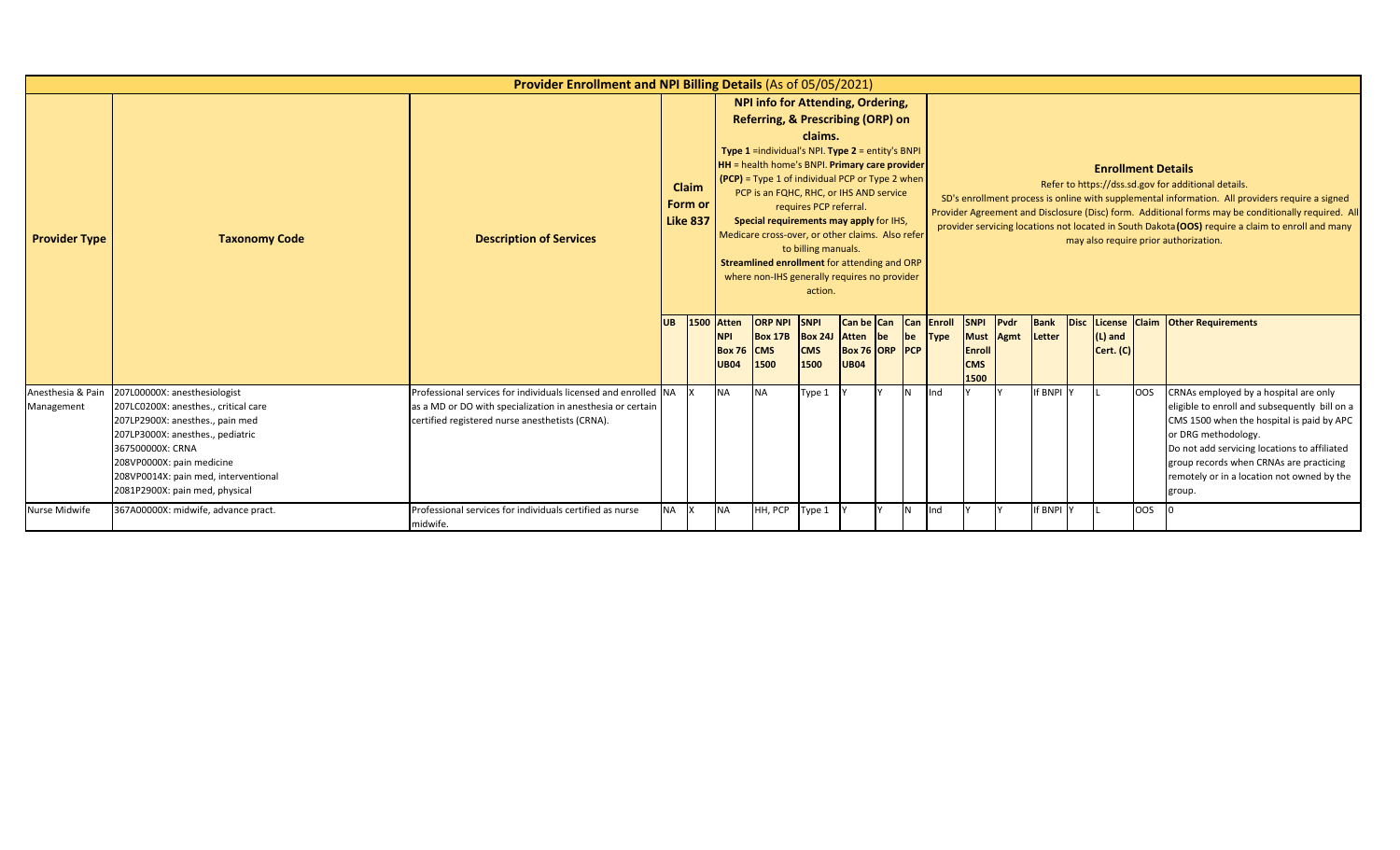|                                                                         |                                                                                                                                                                                                                                                                                                                                                                                                                                                                                                                                                             | Provider Enrollment and NPI Billing Details (As of 05/05/2021)                                                                                                        |           |                                     |                                                          |                                                                                                                                                                                                                                                                                                                                                                                                                                                                                    |                                                                     |                                                                 |    |                |                       |                                                            |              |                       |             |                           |     |                                                                                                                                                                                                                                                                                                                                                                                                            |
|-------------------------------------------------------------------------|-------------------------------------------------------------------------------------------------------------------------------------------------------------------------------------------------------------------------------------------------------------------------------------------------------------------------------------------------------------------------------------------------------------------------------------------------------------------------------------------------------------------------------------------------------------|-----------------------------------------------------------------------------------------------------------------------------------------------------------------------|-----------|-------------------------------------|----------------------------------------------------------|------------------------------------------------------------------------------------------------------------------------------------------------------------------------------------------------------------------------------------------------------------------------------------------------------------------------------------------------------------------------------------------------------------------------------------------------------------------------------------|---------------------------------------------------------------------|-----------------------------------------------------------------|----|----------------|-----------------------|------------------------------------------------------------|--------------|-----------------------|-------------|---------------------------|-----|------------------------------------------------------------------------------------------------------------------------------------------------------------------------------------------------------------------------------------------------------------------------------------------------------------------------------------------------------------------------------------------------------------|
| <b>Provider Type</b>                                                    | <b>Taxonomy Code</b>                                                                                                                                                                                                                                                                                                                                                                                                                                                                                                                                        | <b>Description of Services</b>                                                                                                                                        |           | Claim<br>Form or<br><b>Like 837</b> |                                                          | NPI info for Attending, Ordering,<br>Referring, & Prescribing (ORP) on<br>Type 1 =individual's NPI. Type 2 = entity's BNPI<br><b>HH</b> = health home's BNPI. Primary care provider<br>$(PCP)$ = Type 1 of individual PCP or Type 2 when<br>PCP is an FQHC, RHC, or IHS AND service<br>Special requirements may apply for IHS,<br>Medicare cross-over, or other claims. Also refer<br>Streamlined enrollment for attending and ORP<br>where non-IHS generally requires no provider | claims.<br>requires PCP referral.<br>to billing manuals.<br>action. |                                                                 |    |                |                       |                                                            |              |                       |             | <b>Enrollment Details</b> |     | Refer to https://dss.sd.gov for additional details.<br>SD's enrollment process is online with supplemental information. All providers require a signed<br>Provider Agreement and Disclosure (Disc) form. Additional forms may be conditionally required. All<br>provider servicing locations not located in South Dakota (OOS) require a claim to enroll and many<br>may also require prior authorization. |
|                                                                         |                                                                                                                                                                                                                                                                                                                                                                                                                                                                                                                                                             |                                                                                                                                                                       | UB        |                                     | 1500 Atten<br><b>NPI</b><br><b>Box 76</b><br><b>UB04</b> | <b>ORP NPI</b><br><b>Box 17B</b><br><b>CMS</b><br>1500                                                                                                                                                                                                                                                                                                                                                                                                                             | <b>SNPI</b><br><b>Box 24J</b><br><b>CMS</b><br>1500                 | Can be Can Can<br><b>Atten</b><br>Box 76 ORP PCP<br><b>UB04</b> | be | be             | Enroll<br><b>Type</b> | <b>SNPI</b><br><b>Must</b><br>Enroll<br><b>CMS</b><br>1500 | Pvdr<br>Agmt | <b>Bank</b><br>Letter | <b>Disc</b> | $(L)$ and<br>Cert. (C)    |     | License Claim Other Requirements                                                                                                                                                                                                                                                                                                                                                                           |
| Physician<br>Assistants &<br><b>Advanced Practice</b><br><b>Nursing</b> | 363A00000X: physician asst. (PA)<br>363AS0400X: PA, surgical<br>363AM0700X: PA, medical<br>363L00000X: nurse practitioner (NP)<br>363LA2100X: NP, acute care<br>363LA2200X: NP, adult health<br>363LC0200X: NP, critical care<br>363LF0000X: NP, family<br>363LG0600X: NP, gerontology<br>363LN0000X: NP, neonatal<br>363LN0005X: NP, neonatal critical care<br>363LP0200X: NP, pediatrics<br>363LP0222X: NP, peds critical care<br>363LP0808X: NP, psychiatric/MH<br>363LP1700X: NP, perinatal<br>363LW0102X: NP, women's health<br>363LX0001X: NP, OB/GYN | Professional services for individuals licensed physician<br>assistants or advanced practice nurse. SD CNS licensees<br>must have mental health designation to enroll. | <b>NA</b> |                                     | <b>NA</b>                                                | HH, PCP                                                                                                                                                                                                                                                                                                                                                                                                                                                                            | ype 1                                                               |                                                                 |    | N <sub>1</sub> | Ind                   |                                                            |              | If BNPI               |             |                           | OOS | SD CNS license holder must have mental<br>health specialty & submit Mental Health<br>Addendum. Not required for non-SD CNS.<br>If NP with multiple areas of specialty,<br>consider use of 363L00000X.                                                                                                                                                                                                      |
| Psychology                                                              | 103T00000X: psychologist<br>103TC0700X: psychologist, clinical<br>103TC2200X: psychologist, child & ad.<br>103TR0400X: psychologist, rehab.<br>103TS0200X: psychologist, school<br>103G00000X: psychologist, neuro<br>252Y00000X: psych, birth to three                                                                                                                                                                                                                                                                                                     | Professional services for individuals licensed and enrolled NA<br>as a psychologist.                                                                                  |           |                                     | <b>NA</b>                                                | HH, PCP                                                                                                                                                                                                                                                                                                                                                                                                                                                                            | Type 1                                                              | $Y - IHS$ N<br>only                                             |    | I <sub>N</sub> | Ind                   |                                                            |              | If BNPI               |             | $C -$<br>school           | OOS | Mental Health Addendum                                                                                                                                                                                                                                                                                                                                                                                     |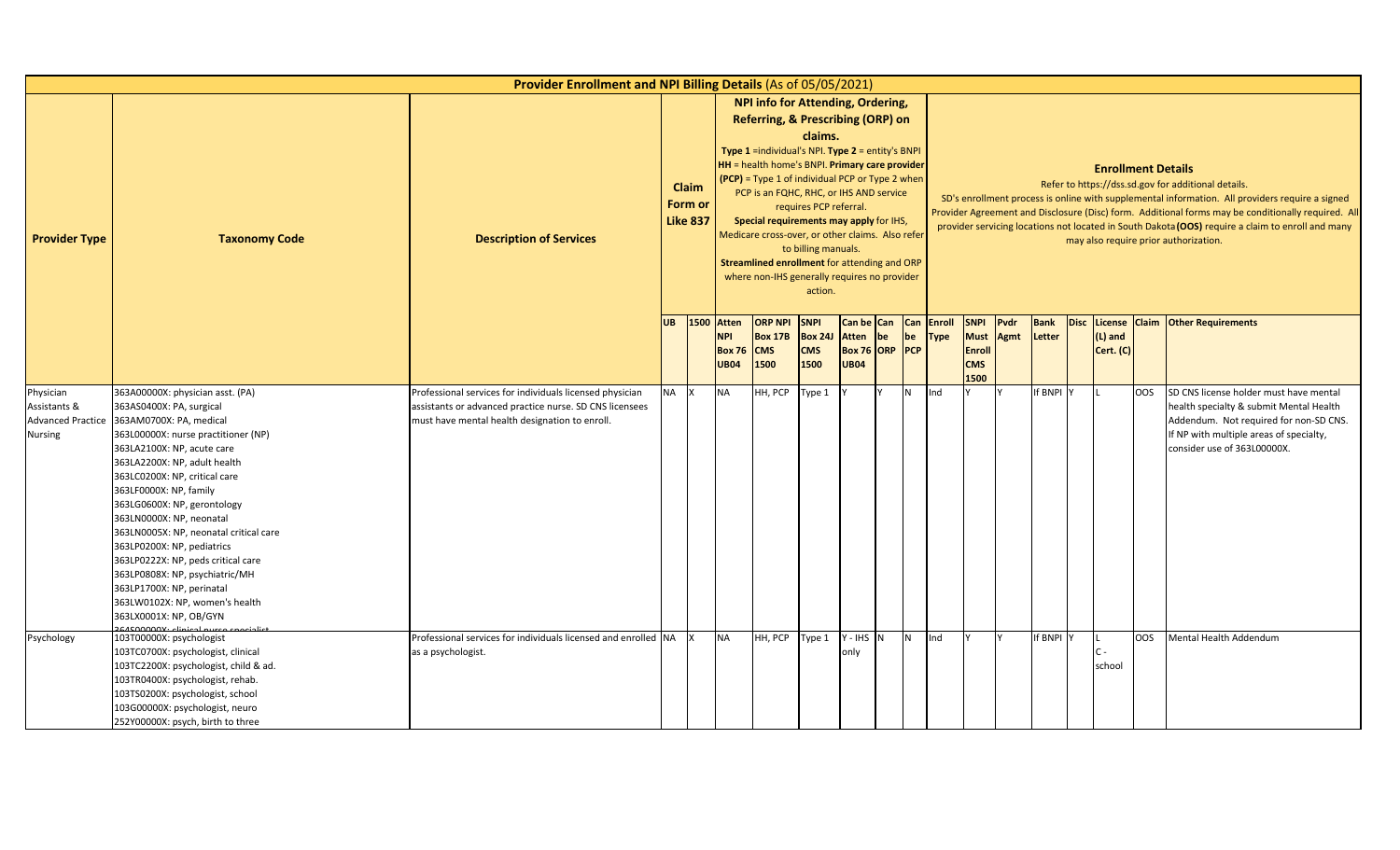|                                                                              |                                                                                                                                                                                                                                                                                                                                                                 | Provider Enrollment and NPI Billing Details (As of 05/05/2021)                                                                                                                                                                                                                           |           |                                     |                                                            |                                                                                                                                                                                                                                                                                                                                                                                                                                                                                     |                                                                     |                                               |                  |           |                              |                                                                   |                     |                       |                                        |                 |                                                                                                                                                                                                                                                                                                                                                                                                            |
|------------------------------------------------------------------------------|-----------------------------------------------------------------------------------------------------------------------------------------------------------------------------------------------------------------------------------------------------------------------------------------------------------------------------------------------------------------|------------------------------------------------------------------------------------------------------------------------------------------------------------------------------------------------------------------------------------------------------------------------------------------|-----------|-------------------------------------|------------------------------------------------------------|-------------------------------------------------------------------------------------------------------------------------------------------------------------------------------------------------------------------------------------------------------------------------------------------------------------------------------------------------------------------------------------------------------------------------------------------------------------------------------------|---------------------------------------------------------------------|-----------------------------------------------|------------------|-----------|------------------------------|-------------------------------------------------------------------|---------------------|-----------------------|----------------------------------------|-----------------|------------------------------------------------------------------------------------------------------------------------------------------------------------------------------------------------------------------------------------------------------------------------------------------------------------------------------------------------------------------------------------------------------------|
| <b>Provider Type</b>                                                         | <b>Taxonomy Code</b>                                                                                                                                                                                                                                                                                                                                            | <b>Description of Services</b>                                                                                                                                                                                                                                                           |           | Claim<br>Form or<br><b>Like 837</b> |                                                            | NPI info for Attending, Ordering,<br>Referring, & Prescribing (ORP) on<br><b>Type 1</b> = individual's NPI. Type $2$ = entity's BNPI<br>HH = health home's BNPI. Primary care provider<br>(PCP) = Type 1 of individual PCP or Type 2 when<br>PCP is an FQHC, RHC, or IHS AND service<br>Special requirements may apply for IHS,<br>Medicare cross-over, or other claims. Also refer<br>Streamlined enrollment for attending and ORP<br>where non-IHS generally requires no provider | claims.<br>requires PCP referral.<br>to billing manuals.<br>action. |                                               |                  |           |                              |                                                                   |                     |                       | <b>Enrollment Details</b>              |                 | Refer to https://dss.sd.gov for additional details.<br>SD's enrollment process is online with supplemental information. All providers require a signed<br>Provider Agreement and Disclosure (Disc) form. Additional forms may be conditionally required. All<br>provider servicing locations not located in South Dakota (OOS) require a claim to enroll and many<br>may also require prior authorization. |
|                                                                              |                                                                                                                                                                                                                                                                                                                                                                 |                                                                                                                                                                                                                                                                                          | <b>UB</b> | 1500                                | <b>Atten</b><br><b>NPI</b><br><b>Box 76</b><br><b>UB04</b> | <b>ORP NPI</b><br><b>Box 17B</b><br><b>CMS</b><br>1500                                                                                                                                                                                                                                                                                                                                                                                                                              | <b>SNPI</b><br><b>Box 24J</b><br><b>CMS</b><br>1500                 | <b>Atten</b><br>Box 76 ORP PCP<br><b>UB04</b> | Can be Can<br>be | Can<br>be | <b>Enroll</b><br><b>Type</b> | <b>SNPI</b><br><b>Must</b><br><b>Enroll</b><br><b>CMS</b><br>1500 | Pvdr<br><b>Agmt</b> | <b>Bank</b><br>Letter | Disc License<br>$(L)$ and<br>Cert. (C) |                 | <b>Claim Other Requirements</b>                                                                                                                                                                                                                                                                                                                                                                            |
| Psychiatry                                                                   | 2084P0800X: psychiatry<br>2084P0804X: psychiatry, child<br>2084P0805X: psychiatry, geriatric<br>2084A0401X: psychiatry addiction med                                                                                                                                                                                                                            | Professional services for individuals licensed and enrolled NA<br>as a psychiatrist.                                                                                                                                                                                                     |           |                                     | <b>NA</b>                                                  | HH, PCP                                                                                                                                                                                                                                                                                                                                                                                                                                                                             | Type 1                                                              |                                               |                  | N         | Ind                          |                                                                   |                     | If BNPI Y             |                                        | OOS             |                                                                                                                                                                                                                                                                                                                                                                                                            |
| Mental Health<br>Counselor,<br>Therapist, and<br>Social Worker               | 1041C0700X: LCSW-PIP<br>104100000X: LCSW working on PIP<br>364SP0808X: clinical nurse spec, MH<br>101YM0800X: LPC-MH<br>101YP2500X: LPC working on MH<br>106H00000X: MFT<br>LCSW = licensed clinical social worker<br>PIP = personal independent practice<br>LPC = licensed professional counselor<br>$MH = mental health$<br>MFT = marriage & family therapist | Professional services for individuals licensed as LCSW<br>holding PIP endorsement, LCSW working on PIP under<br>approved plan, clinical nurse specialist (CNS) in MH area,<br>LPC with mental health endorsement, LPC working<br>towards MH endorsement, or marriage & family therapist. | <b>NA</b> |                                     | <b>NA</b>                                                  | HH, PCP                                                                                                                                                                                                                                                                                                                                                                                                                                                                             | Type 1                                                              | $Y - IHS$ N<br>onlv                           |                  | IN.       | Ind                          |                                                                   |                     | If BNPI Y             |                                        | OOS             | Mental Health Addendum. Taxonomy code<br>selected must match licensure type.<br>Out of state providers must meet or exceed<br>SD licensure requirements to enroll. Include<br>proof that the current non-SD license would<br>meet or exceed those of the corresponding<br>SD licensure. Refer to the licensing board<br>websites for additional details.                                                   |
| <b>Applied Behavior</b><br>Analyst (ABA)                                     | 103K00000X - behavior analyst                                                                                                                                                                                                                                                                                                                                   | Professional services for individuals licensed and enrolled NA<br>as behavior analyst. Services include interventions that<br>focus on changing behaviors.                                                                                                                               |           |                                     | <b>NA</b>                                                  | Type 1                                                                                                                                                                                                                                                                                                                                                                                                                                                                              | Type 1                                                              | Y-IHS N<br>only                               |                  | <b>N</b>  | Ind                          |                                                                   |                     | If BNPI Y             |                                        | 00 <sub>2</sub> |                                                                                                                                                                                                                                                                                                                                                                                                            |
| <b>School Based</b><br><b>Nurse Practitione</b><br>& Physicians<br>Assistant | 363L00000X: nurse practitioner<br>363LS0200X: NP, school<br>363A00000X: physician assistant                                                                                                                                                                                                                                                                     | Professional services for individuals licensed and enrolled NA<br>as PA, CNP, or ARNP provided in school setting.                                                                                                                                                                        |           | <b>IX</b>                           | <b>NA</b>                                                  | HH, PCP                                                                                                                                                                                                                                                                                                                                                                                                                                                                             | Type 1                                                              | $\overline{N}$                                | IN.              | IN.       | Ind                          |                                                                   |                     | f BNPI Y              |                                        | <b>OOS</b>      |                                                                                                                                                                                                                                                                                                                                                                                                            |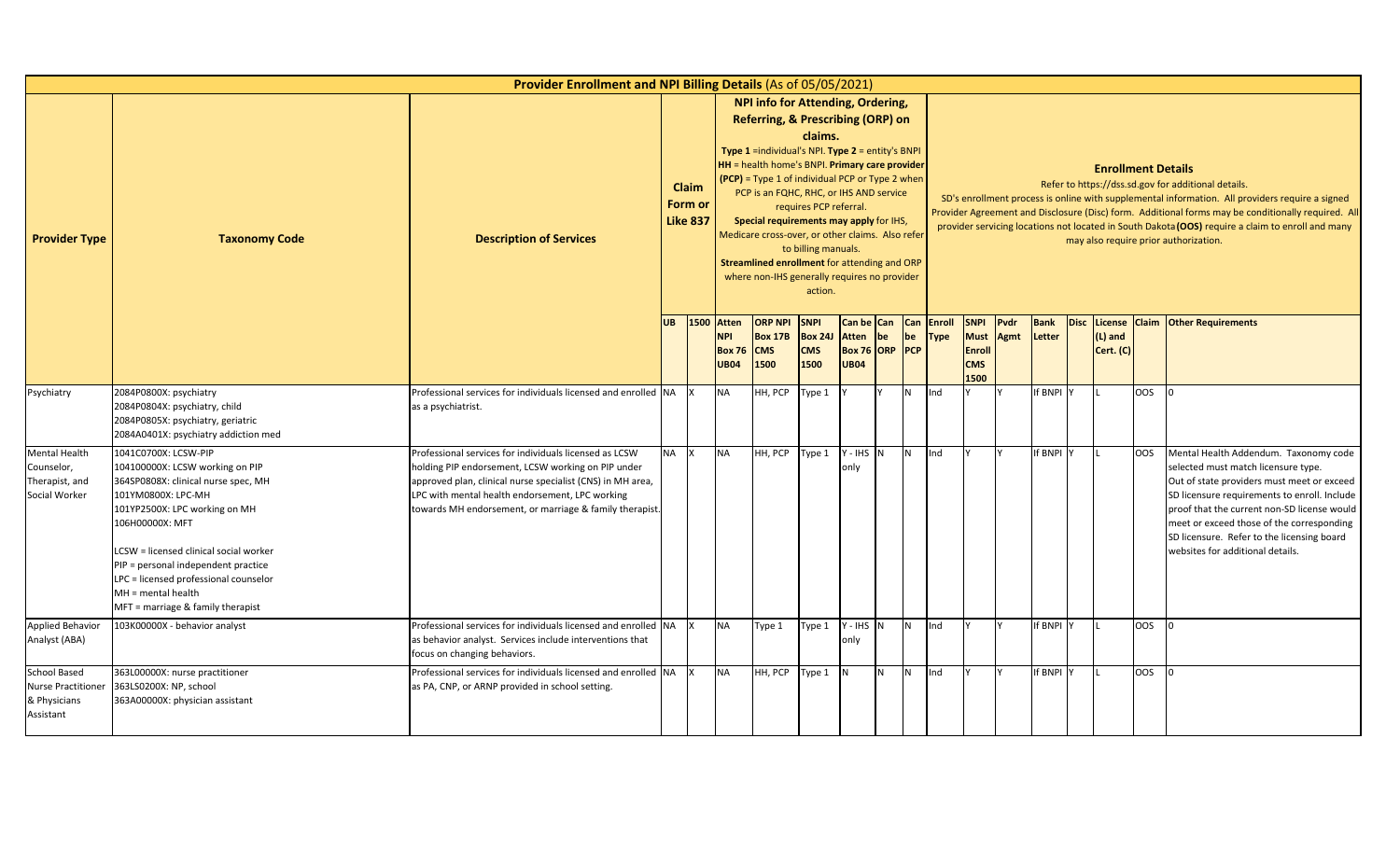|                             |                                                                                                                                                                                                                                                                                                       | Provider Enrollment and NPI Billing Details (As of 05/05/2021)                                                                                                                                                                   |           |                                     |                                                            |                                                                                                                                                                                                                                                                                                                                                                                                                                                                           |                                                                     |                                                                 |                |          |              |                                                          |      |                       |             |                           |            |                                                                                                                                                                                                                                                                                                                                                                                                            |
|-----------------------------|-------------------------------------------------------------------------------------------------------------------------------------------------------------------------------------------------------------------------------------------------------------------------------------------------------|----------------------------------------------------------------------------------------------------------------------------------------------------------------------------------------------------------------------------------|-----------|-------------------------------------|------------------------------------------------------------|---------------------------------------------------------------------------------------------------------------------------------------------------------------------------------------------------------------------------------------------------------------------------------------------------------------------------------------------------------------------------------------------------------------------------------------------------------------------------|---------------------------------------------------------------------|-----------------------------------------------------------------|----------------|----------|--------------|----------------------------------------------------------|------|-----------------------|-------------|---------------------------|------------|------------------------------------------------------------------------------------------------------------------------------------------------------------------------------------------------------------------------------------------------------------------------------------------------------------------------------------------------------------------------------------------------------------|
| <b>Provider Type</b>        | <b>Taxonomy Code</b>                                                                                                                                                                                                                                                                                  | <b>Description of Services</b>                                                                                                                                                                                                   |           | Claim<br>Form or<br><b>Like 837</b> |                                                            | NPI info for Attending, Ordering,<br>Referring, & Prescribing (ORP) on<br>Type 1 =individual's NPI. Type 2 = entity's BNPI<br>HH = health home's BNPI. Primary care provider<br>(PCP) = Type 1 of individual PCP or Type 2 when<br>PCP is an FQHC, RHC, or IHS AND service<br>Special requirements may apply for IHS,<br>Medicare cross-over, or other claims. Also refer<br>Streamlined enrollment for attending and ORP<br>where non-IHS generally requires no provider | claims.<br>requires PCP referral.<br>to billing manuals.<br>action. |                                                                 |                |          |              |                                                          |      |                       |             | <b>Enrollment Details</b> |            | Refer to https://dss.sd.gov for additional details.<br>SD's enrollment process is online with supplemental information. All providers require a signed<br>Provider Agreement and Disclosure (Disc) form. Additional forms may be conditionally required. All<br>provider servicing locations not located in South Dakota (OOS) require a claim to enroll and many<br>may also require prior authorization. |
|                             |                                                                                                                                                                                                                                                                                                       |                                                                                                                                                                                                                                  | <b>UB</b> | 1500                                | <b>Atten</b><br><b>NPI</b><br><b>Box 76</b><br><b>UB04</b> | <b>ORP NPI</b><br><b>Box 17B</b><br><b>CMS</b><br>1500                                                                                                                                                                                                                                                                                                                                                                                                                    | <b>SNPI</b><br><b>Box 24J</b><br><b>CMS</b><br>1500                 | Can be Can Can Enroll<br>Atten<br>Box 76 ORP PCP<br><b>UB04</b> | be             | be       | <b>Type</b>  | <b>SNPI</b><br>Must Agmt<br>Enroll<br><b>CMS</b><br>1500 | Pvdr | <b>Bank</b><br>Letter | <b>Disc</b> | $(L)$ and<br>Cert. (C)    |            | License Claim Other Requirements                                                                                                                                                                                                                                                                                                                                                                           |
| Therapy &<br>Audiology      | 225100000X: physical therapist (PT)<br>2251G0304X: PT, geriatrics<br>2251N0400X: PT, neurology<br>2251P0200X: PT, pediatrics<br>2251X0800X: PT, orthopedic<br>225X00000X: occupation therapist (OT)<br>225XP0200X: OT, pediatric<br>235Z00000X: speech language path (SLP)<br>231H00000X: audiologist | Professional therapy services for individuals<br>licensed/certified and enrolled as a physical or<br>occupational therapist, speech language pathologist, or<br>audiologist.                                                     | <b>NA</b> |                                     | <b>NA</b>                                                  | HH, PCP,<br>Type 1                                                                                                                                                                                                                                                                                                                                                                                                                                                        | Type 1                                                              | $Y - IHS$ N<br>only                                             |                | <b>N</b> | Ind          |                                                          |      | If BNPI Y             |             |                           | <b>OOS</b> | Birth-to-Three must be enrolled with<br>Medicaid for PT, OT, SLP, or audio and then<br>recognized by SD DOE before taxonomy can<br>be used. Must also retain taxonomy for PT,<br>OT, SLP, or audio.<br>If SLP provisional license while gaining<br>experience for ASHA, use "PROV" as value<br>under license type "ASHA."                                                                                  |
| <b>School District</b>      | 251300000X: local education agency (school district)<br>252Y00000X: Birth to Three school                                                                                                                                                                                                             | Physical, occupational, and speech therapy; psychological, NA<br>audiology, or nursing services provided according to the<br>care plan by a school. For HCPC T1002 - only type 2<br>required as providers not eligible to enroll |           |                                     | <b>NA</b>                                                  | HH, PCP,<br>Type 1                                                                                                                                                                                                                                                                                                                                                                                                                                                        | Type 1.<br>Type 2<br><b>HCPC</b><br>T1002                           | IN.                                                             | N <sub>1</sub> | IN.      | Entity       |                                                          |      |                       |             | IN.                       | <b>OOS</b> | School District Addendum, Services<br>rendered by OTA or PTA would be billed<br>under enrolled PT or OT. Enter "B3" for<br>license # value if participating in the Birth-to-<br>Three program.                                                                                                                                                                                                             |
| Dietician &<br>Nutritionist | 133N00000X: nutritionist<br>133V00000X: dietician, registered<br>133VN1004X: dietician, pediatric<br>133VN1005X: dietician, renal<br>133VN1006X: dietician, metabolic                                                                                                                                 | Professional services for limited HCPC/Dx rendered by<br>licensed dietician or nutritionist on or after 12/1/18.<br>Doesn't apply to those in IHS, FQHC, or RHC setting.                                                         | NA X      |                                     | <b>NA</b>                                                  | HH, PCP,<br>Type 1                                                                                                                                                                                                                                                                                                                                                                                                                                                        | Type 1                                                              | IN.                                                             | <b>N</b>       | IN.      | <b>I</b> Ind |                                                          |      | If BNPI Y             |             |                           | <b>OOS</b> |                                                                                                                                                                                                                                                                                                                                                                                                            |
| Chiropractic<br>Physician   | 111N00000X: chiropractor<br>111NP0017X: chiropractor, pediatric                                                                                                                                                                                                                                       | Professional services for individuals licensed and enrolled NA<br>as chiropractors.                                                                                                                                              |           |                                     | <b>NA</b>                                                  | <b>NA</b>                                                                                                                                                                                                                                                                                                                                                                                                                                                                 | Type 1                                                              | Y - IHS<br>only                                                 |                | N        | Ind          |                                                          |      | If BNPI \             |             |                           | OOS        |                                                                                                                                                                                                                                                                                                                                                                                                            |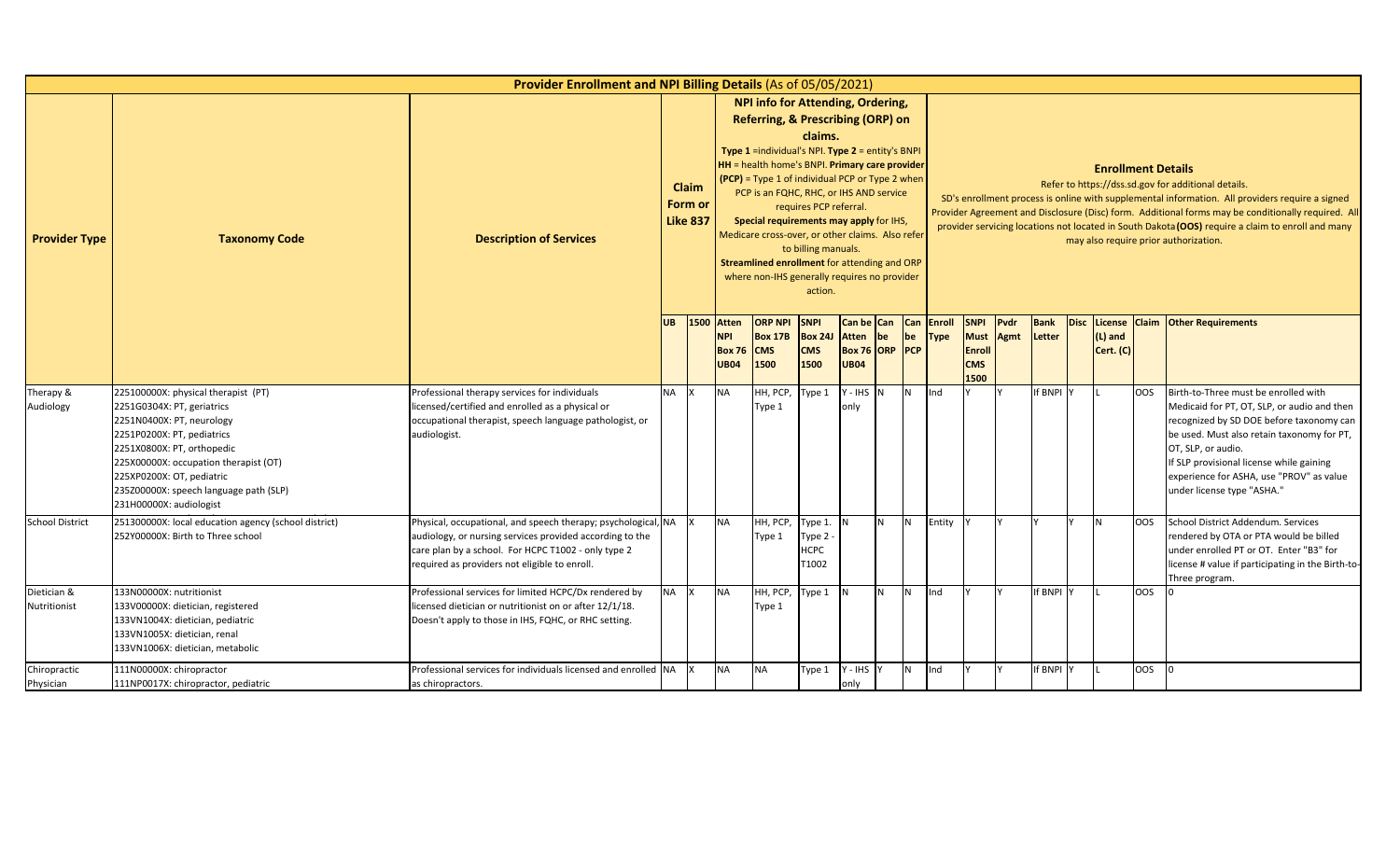|                                      |                                                                                                                                                                                                | <b>Provider Enrollment and NPI Billing Details (As of 05/05/2021)</b>                                                                                                                                                                   |           |                                     |                                                                 |                                                                                                                                                                                                                                                                                                                                                                                                                                                                             |                                                                     |                      |                                |                         |                              |                                                                   |              |                       |      |                                 |     |                                                                                                                                                                                                                                                                                                                                                                                                            |
|--------------------------------------|------------------------------------------------------------------------------------------------------------------------------------------------------------------------------------------------|-----------------------------------------------------------------------------------------------------------------------------------------------------------------------------------------------------------------------------------------|-----------|-------------------------------------|-----------------------------------------------------------------|-----------------------------------------------------------------------------------------------------------------------------------------------------------------------------------------------------------------------------------------------------------------------------------------------------------------------------------------------------------------------------------------------------------------------------------------------------------------------------|---------------------------------------------------------------------|----------------------|--------------------------------|-------------------------|------------------------------|-------------------------------------------------------------------|--------------|-----------------------|------|---------------------------------|-----|------------------------------------------------------------------------------------------------------------------------------------------------------------------------------------------------------------------------------------------------------------------------------------------------------------------------------------------------------------------------------------------------------------|
| <b>Provider Type</b>                 | <b>Taxonomy Code</b>                                                                                                                                                                           | <b>Description of Services</b>                                                                                                                                                                                                          |           | Claim<br>Form or<br><b>Like 837</b> |                                                                 | NPI info for Attending, Ordering,<br>Referring, & Prescribing (ORP) on<br>Type 1 =individual's NPI. Type 2 = entity's BNPI<br>HH = health home's BNPI. Primary care provider<br>$(PCP)$ = Type 1 of individual PCP or Type 2 when<br>PCP is an FQHC, RHC, or IHS AND service<br>Special requirements may apply for IHS,<br>Medicare cross-over, or other claims. Also refer<br>Streamlined enrollment for attending and ORP<br>where non-IHS generally requires no provider | claims.<br>requires PCP referral.<br>to billing manuals.<br>action. |                      |                                |                         |                              |                                                                   |              |                       |      | <b>Enrollment Details</b>       |     | Refer to https://dss.sd.gov for additional details.<br>SD's enrollment process is online with supplemental information. All providers require a signed<br>Provider Agreement and Disclosure (Disc) form. Additional forms may be conditionally required. All<br>provider servicing locations not located in South Dakota (OOS) require a claim to enroll and many<br>may also require prior authorization. |
|                                      |                                                                                                                                                                                                |                                                                                                                                                                                                                                         | <b>UB</b> |                                     | <b>1500 Atten</b><br><b>NPI</b><br><b>Box 76</b><br><b>UB04</b> | <b>ORP NPI</b><br><b>Box 17B</b><br><b>CMS</b><br>1500                                                                                                                                                                                                                                                                                                                                                                                                                      | <b>SNPI</b><br><b>Box 241</b><br><b>CMS</b><br>1500                 | Atten<br><b>UB04</b> | Can be Can<br>be<br>Box 76 ORP | Can<br>be<br><b>PCP</b> | <b>Enroll</b><br><b>Type</b> | <b>SNPI</b><br><b>Must</b><br><b>Enroll</b><br><b>CMS</b><br>1500 | Pvdr<br>Agmt | <b>Bank</b><br>Letter | Disc | License<br>(L) and<br>Cert. (C) |     | <b>Claim Other Requirements</b>                                                                                                                                                                                                                                                                                                                                                                            |
| Optometrist                          | 152W00000X: optometrist<br>152WC0802X: optom., corneal mgt<br>152WL0500X: optom, low vision<br>152WP0200X: optom, pediatric<br>152WV0400X: optom, vision therapy                               | Professional services for licensed optometrist.                                                                                                                                                                                         | <b>NA</b> |                                     | NA                                                              | <b>NA</b>                                                                                                                                                                                                                                                                                                                                                                                                                                                                   | Type 1                                                              | Y - IHS<br>only      |                                | <b>N</b>                | Ind                          |                                                                   |              | <b>f BNPI Y</b>       |      |                                 | OOS |                                                                                                                                                                                                                                                                                                                                                                                                            |
| Dental &<br>Orthodontia              | 122300000X: dentist<br>1223E0200X: dentist; endodontics<br>1223G0001X: dentist, general<br>1223P0221X: dentist, pediatric<br>1223X0400X: orthodontics<br>1223S0112X: dentist, oral & max. surg | Professional dental, orthodontic, and oral surgical services NA<br>provided by licensed and enrolled dentists. ADA/837D<br>processed by Delta Dental of SD. CMS 1500 processed by<br>SD Medicaid. Requires NPI in both claim locations. |           |                                     | NA                                                              | <b>NA</b>                                                                                                                                                                                                                                                                                                                                                                                                                                                                   | Type 1                                                              |                      |                                | <b>N</b>                | Ind                          |                                                                   |              | If BNPI Y             |      | $C -$<br>sedat.                 | OOS | Use only one "dentist" taxonomy. Can have<br>"dentist" and "ortho" if providing both<br>services. Oral surg need sedation cert from<br>SD Bd of Dentistry. Claim form for oral<br>surgery is service specific. Refer to billing<br>manuals for details. MDs for oral surgery -<br>see surgery provider.                                                                                                    |
| Child Private Duty<br><b>Nursing</b> | 163WP0200X: pediatric nurse                                                                                                                                                                    | Medically necessary patient care nursing services<br>provided to child under 21 years of age by a registered<br>nurse or licensed practical nurse under a physician's plan<br>of care. Enrollment is through a Medicare Certified Home  | <b>NA</b> |                                     | NA                                                              | HH, PCP,<br>Type 1                                                                                                                                                                                                                                                                                                                                                                                                                                                          | Type 2                                                              | IN.                  | N                              | <b>N</b>                | Entity                       | N                                                                 |              |                       |      | l N                             | OOS |                                                                                                                                                                                                                                                                                                                                                                                                            |
| Transportation                       | 3416L0300X: ambulance, ground<br>3416A0800X: ambulance, air<br>343800000X: transportation, secured non-emergent<br>343900000X: transportation, community                                       | Emergency ambulance transportation by ground or air,<br>non-emergent transportation to/from medical<br>appointments with or without required securement.                                                                                | <b>NA</b> |                                     | <b>NA</b>                                                       | <b>NA</b>                                                                                                                                                                                                                                                                                                                                                                                                                                                                   | Type 2                                                              | IN.                  | N                              | N                       | Entity                       | N                                                                 |              |                       |      | ambula<br>nce                   | OOS | Meet eligibility criteria on Transportation<br>Addendum & submit.<br>Can't limit transport to certain segment of<br>recipients based on relationship to provider.<br>Non-SD ambulance providers must be<br>enrolled with their home state Medicaid<br>agency. Address or vehicle changes require                                                                                                           |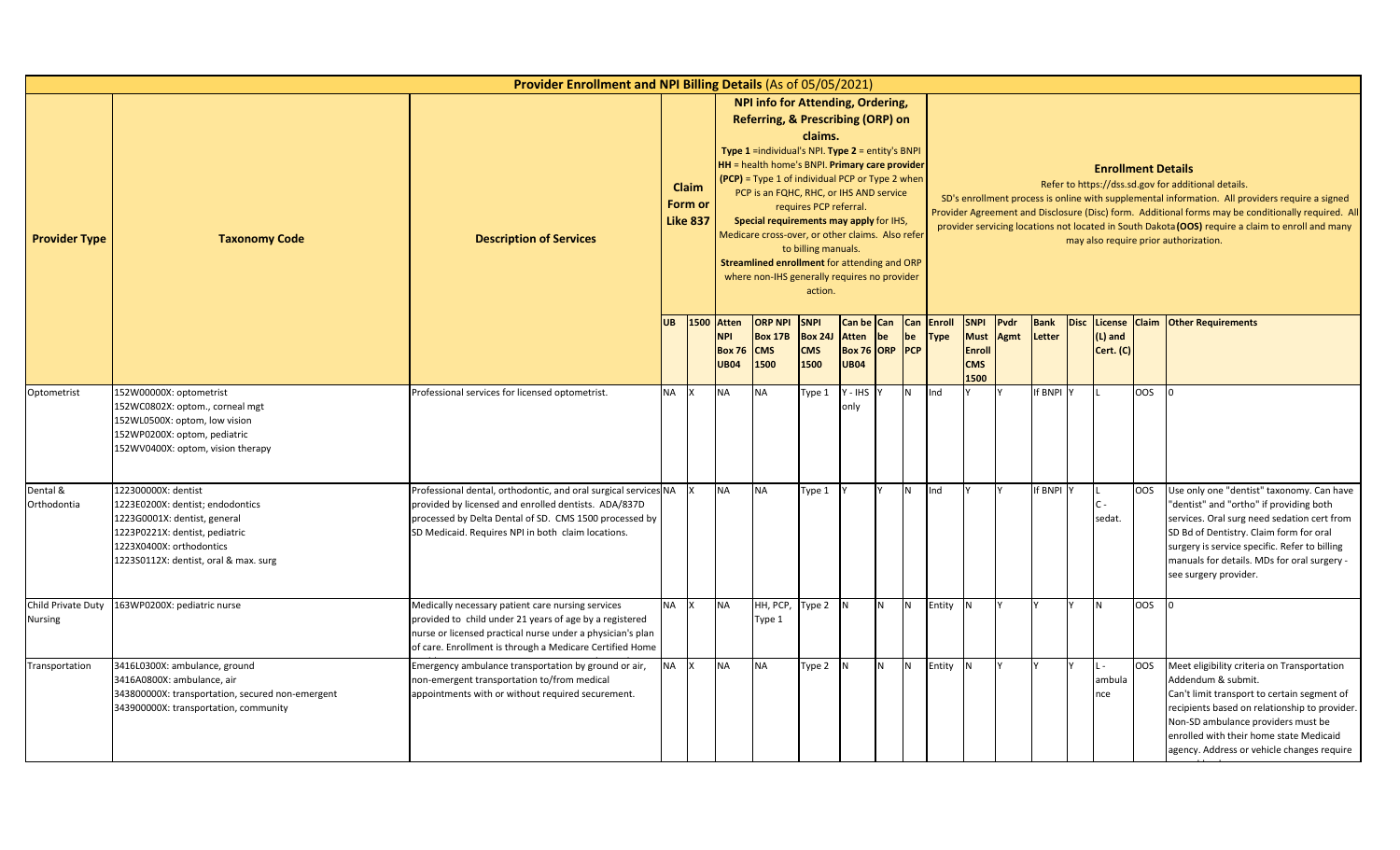|                                       |                                                                                                                                                                             | Provider Enrollment and NPI Billing Details (As of 05/05/2021)                                                                                           |           |                                     |                                                     |                                                                                                                                                                                                                                                                                                                                                                                                                                                                                  |                                                                     |                                                                    |          |           |                       |                                                                   |              |                       |                           |            |                                                                                                                                                                                                                                                                                                                                                                                                            |
|---------------------------------------|-----------------------------------------------------------------------------------------------------------------------------------------------------------------------------|----------------------------------------------------------------------------------------------------------------------------------------------------------|-----------|-------------------------------------|-----------------------------------------------------|----------------------------------------------------------------------------------------------------------------------------------------------------------------------------------------------------------------------------------------------------------------------------------------------------------------------------------------------------------------------------------------------------------------------------------------------------------------------------------|---------------------------------------------------------------------|--------------------------------------------------------------------|----------|-----------|-----------------------|-------------------------------------------------------------------|--------------|-----------------------|---------------------------|------------|------------------------------------------------------------------------------------------------------------------------------------------------------------------------------------------------------------------------------------------------------------------------------------------------------------------------------------------------------------------------------------------------------------|
| <b>Provider Type</b>                  | <b>Taxonomy Code</b>                                                                                                                                                        | <b>Description of Services</b>                                                                                                                           |           | Claim<br>Form or<br><b>Like 837</b> |                                                     | <b>NPI info for Attending, Ordering,</b><br>Referring, & Prescribing (ORP) on<br>Type 1 =individual's NPI. Type 2 = entity's BNPI<br>HH = health home's BNPI. Primary care provider<br>(PCP) = Type 1 of individual PCP or Type 2 when<br>PCP is an FQHC, RHC, or IHS AND service<br>Special requirements may apply for IHS,<br>Medicare cross-over, or other claims. Also refer<br>Streamlined enrollment for attending and ORP<br>where non-IHS generally requires no provider | claims.<br>requires PCP referral.<br>to billing manuals.<br>action. |                                                                    |          |           |                       |                                                                   |              |                       | <b>Enrollment Details</b> |            | Refer to https://dss.sd.gov for additional details.<br>SD's enrollment process is online with supplemental information. All providers require a signed<br>Provider Agreement and Disclosure (Disc) form. Additional forms may be conditionally required. All<br>provider servicing locations not located in South Dakota (OOS) require a claim to enroll and many<br>may also require prior authorization. |
| Radiology Units &<br>Independent      |                                                                                                                                                                             |                                                                                                                                                          | <b>UB</b> | 1500                                | Atten<br><b>NPI</b><br><b>Box 76</b><br><b>UB04</b> | <b>ORP NPI</b><br><b>Box 17B</b><br><b>CMS</b><br>1500                                                                                                                                                                                                                                                                                                                                                                                                                           | <b>SNPI</b><br><b>Box 24J</b><br><b>CMS</b><br>1500                 | Can be Can<br><b>Atten</b><br><b>Box 76 ORP PCP</b><br><b>UB04</b> | be       | Can<br>be | Enroll<br><b>Type</b> | <b>SNPI</b><br><b>Must</b><br><b>Enroll</b><br><b>CMS</b><br>1500 | Pvdr<br>Agmt | <b>Bank</b><br>Letter | $(L)$ and<br>Cert. (C)    |            | Disc License Claim Other Requirements                                                                                                                                                                                                                                                                                                                                                                      |
| <b>Diagnostic Testing</b><br>Facility | 261QR0200X: radiology unit tech only<br>261QR0208X: rad. tech only, mobile<br>293D00000X: physiological lab (IDTF)                                                          | Technical component only for completing radiology or<br>diagnostic test.                                                                                 | <b>NA</b> |                                     | <b>NA</b>                                           | HH, PCP,<br>Type 1                                                                                                                                                                                                                                                                                                                                                                                                                                                               | Type 2                                                              | IN.                                                                | N        | IN.       | Entity                |                                                                   |              |                       | N                         | OOS        | ١o                                                                                                                                                                                                                                                                                                                                                                                                         |
| Laboratory                            | 291U00000X: lab                                                                                                                                                             | Services for laboratory testing and procedures.                                                                                                          | <b>NA</b> |                                     | <b>NA</b>                                           | HH, PCP,<br>Type 1                                                                                                                                                                                                                                                                                                                                                                                                                                                               | Type 2                                                              | IN.                                                                | <b>N</b> | N         | Entity                |                                                                   |              |                       | <b>CLIA</b>               | <b>OOS</b> | No associated SNPI. Some lab services can<br>be billed under MD or professional records.                                                                                                                                                                                                                                                                                                                   |
| Pharmacy                              | 333600000X: pharmacy<br>3336C0003X: pharm, community/retail<br>3336C0004X: pharmacy, compounding<br>3336L0003X: pharmacy, long term care<br>3336S0011X: pharmacy, specialty | Licensed and enrolled pharmacies. Claims processed<br>through point of sale system. Prescriber's type 1 NPI and<br>billing entity's type 2 NPI required. | NA NA     |                                     | <b>NA</b>                                           | <b>NA</b>                                                                                                                                                                                                                                                                                                                                                                                                                                                                        | <b>NA</b>                                                           | <b>N</b>                                                           | <b>N</b> | IN.       | Entity                |                                                                   |              |                       |                           | <b>OOS</b> | Billed through POS. OOS requires proof of<br>script with recipient ID in lieu of claim.<br>Pharmacists can't enroll. License is for the<br>pharmacy. Home infusion & intrathecal<br>admin. aren't billed through the point of sale<br>- see DMEPOS.                                                                                                                                                        |
| <b>Optical Supply</b><br>Company      | 332H00000X: eyewear supplier                                                                                                                                                | Glasses, contacts, and similar supplies. Requires ordering NA X<br>type 1 NPI and type 2 billing NPI.                                                    |           |                                     | <b>NA</b>                                           | Type 1                                                                                                                                                                                                                                                                                                                                                                                                                                                                           | Type 2                                                              | IN.                                                                | N        | N         | Entity                |                                                                   |              |                       | N                         | <b>OOS</b> | Supplies provided by SNPI may be billable<br>under enrolled optometrist without supply<br>company enrollment. Refer to billing manual<br>and fee schedules.                                                                                                                                                                                                                                                |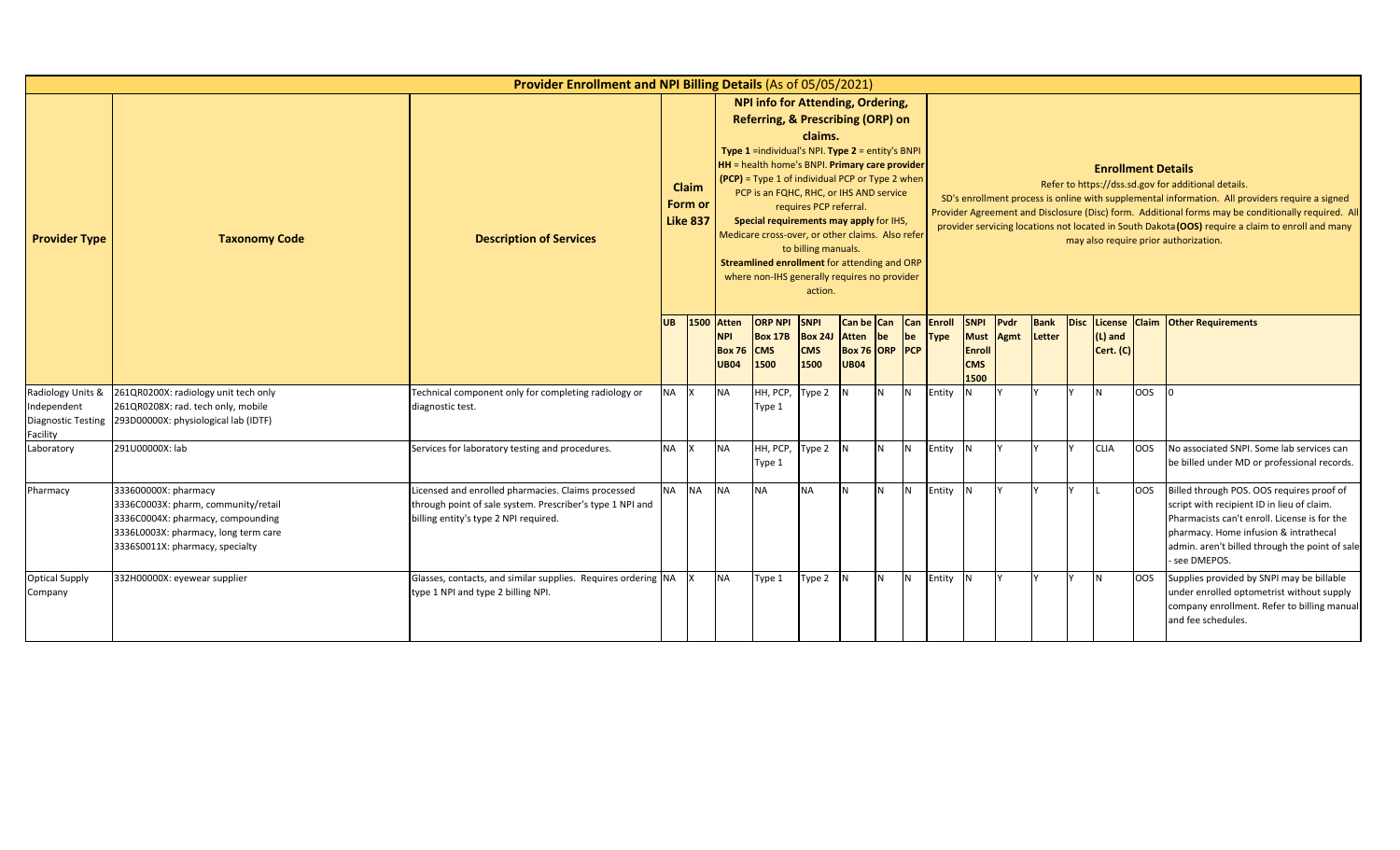|                                                                 |                                                                                                                                                                                                                                                                                                                                                                                                                                                  | <b>Provider Enrollment and NPI Billing Details (As of 05/05/2021)</b>                                                                                                                                                                                                                                                                                                                                         |           |                                            |                                                             |                                                                                                                                                                                                                                                                                                                                                                                                                                                                           |                                                                     |                                                         |    |                         |                              |                                                                   |              |                |                                                          |            |                                                                                                                                                                                                                                                                                                                                                                                                            |
|-----------------------------------------------------------------|--------------------------------------------------------------------------------------------------------------------------------------------------------------------------------------------------------------------------------------------------------------------------------------------------------------------------------------------------------------------------------------------------------------------------------------------------|---------------------------------------------------------------------------------------------------------------------------------------------------------------------------------------------------------------------------------------------------------------------------------------------------------------------------------------------------------------------------------------------------------------|-----------|--------------------------------------------|-------------------------------------------------------------|---------------------------------------------------------------------------------------------------------------------------------------------------------------------------------------------------------------------------------------------------------------------------------------------------------------------------------------------------------------------------------------------------------------------------------------------------------------------------|---------------------------------------------------------------------|---------------------------------------------------------|----|-------------------------|------------------------------|-------------------------------------------------------------------|--------------|----------------|----------------------------------------------------------|------------|------------------------------------------------------------------------------------------------------------------------------------------------------------------------------------------------------------------------------------------------------------------------------------------------------------------------------------------------------------------------------------------------------------|
| <b>Provider Type</b>                                            | <b>Taxonomy Code</b>                                                                                                                                                                                                                                                                                                                                                                                                                             | <b>Description of Services</b>                                                                                                                                                                                                                                                                                                                                                                                |           | <b>Claim</b><br>Form or<br><b>Like 837</b> |                                                             | NPI info for Attending, Ordering,<br>Referring, & Prescribing (ORP) on<br>Type 1 =individual's NPI. Type 2 = entity's BNPI<br>HH = health home's BNPI. Primary care provider<br>(PCP) = Type 1 of individual PCP or Type 2 when<br>PCP is an FQHC, RHC, or IHS AND service<br>Special requirements may apply for IHS,<br>Medicare cross-over, or other claims. Also refer<br>Streamlined enrollment for attending and ORP<br>where non-IHS generally requires no provider | claims.<br>requires PCP referral.<br>to billing manuals.<br>action. |                                                         |    |                         |                              |                                                                   |              |                | <b>Enrollment Details</b>                                |            | Refer to https://dss.sd.gov for additional details.<br>SD's enrollment process is online with supplemental information. All providers require a signed<br>Provider Agreement and Disclosure (Disc) form. Additional forms may be conditionally required. All<br>provider servicing locations not located in South Dakota (OOS) require a claim to enroll and many<br>may also require prior authorization. |
|                                                                 |                                                                                                                                                                                                                                                                                                                                                                                                                                                  |                                                                                                                                                                                                                                                                                                                                                                                                               |           |                                            | UB 1500 Atten<br><b>NPI</b><br><b>Box 76</b><br><b>UB04</b> | <b>ORP NPI</b><br><b>Box 17B</b><br><b>CMS</b><br>1500                                                                                                                                                                                                                                                                                                                                                                                                                    | <b>SNPI</b><br><b>Box 24J</b><br><b>CMS</b><br>1500                 | Can be Can<br><b>Atten</b><br>Box 76 ORP<br><b>UB04</b> | be | <b>Can</b><br>be<br>PCP | <b>Enroll</b><br><b>Type</b> | <b>SNPI</b><br><b>Must</b><br><b>Enroll</b><br><b>CMS</b><br>1500 | Pvdr<br>Agmt | Bank<br>Letter | (L) and<br>Cert. (C)                                     |            | Disc License Claim Other Requirements                                                                                                                                                                                                                                                                                                                                                                      |
| Durable Medical<br>Equipment,<br>Prosthetics,<br>Orthotics, and | 251F00000X: home infusion<br>332B00000X: durable medical equip & supplies<br>332BN1400X: LTC supplies<br>332BP3500X: parenteral & enteral nutrition<br>Supplies (DMEPOS) 332S00000X: hearing aid equipment<br>335E00000X: prosthetic/orthotic                                                                                                                                                                                                    | Durable and specialized medical equipment, protheses,<br>orthotics, and supplies. Includes variety of disposable or<br>reusable supplies such as those related to incontinence,<br>diabetes, wound care, or hearing aid supplies. May<br>include services under DHS waiver such as automatic<br>medication dispensers or telehealth equipment to<br>monitor health status of recipient within their own home. | <b>NA</b> |                                            | l0.                                                         | HH, PCP,<br>Type 1                                                                                                                                                                                                                                                                                                                                                                                                                                                        | ype 2                                                               |                                                         | N  | IN.                     | Entity                       |                                                                   |              |                | hearing<br>aid<br>equip<br>Other:<br>Medicar<br>enrolled | <b>OOS</b> | CMS recognized supplier except for hearing<br>aid supplies.<br>Hearing supplies - hearing aid dispensing<br>license, use "SD HAD" as license # in SD<br>MEDX.<br>Use 332B00000X when providing<br>incontinence supplies or multiple services<br>generally represented by 332BX.<br>Home infusion requires its own taxonomy<br>code, even if using another 332taxonomy.                                     |
| Units                                                           | Hospital & Hospital 282N00000X: hosp, general acute care<br>282NC0060X: hosp, critical access<br>282NC2000X: hosp, child/neonate unit<br>282NR1301X: hospital, rural<br>282NW0100X: hospital, women<br>282E00000X: hospital, long term care<br>284300000X: hosp, specialized surg.<br>283X00000X: hospital, rehabilitation<br>283Q00000X: hospital, mental health<br>273R00000X: hosp, psychiatric unit<br>273Y00000X: hosp, rehabilitation unit | Licensed hospital providing inpatient & outpatient<br>services such as room and facility charges. May also<br>include licensed hospital units such as psych, rehab,<br>neonatal, and pediatrics for inpatient services including<br>room and facility charges                                                                                                                                                 |           | <b>NA</b>                                  | Type 1 NA                                                   |                                                                                                                                                                                                                                                                                                                                                                                                                                                                           | <b>NA</b>                                                           | N                                                       | N  | N <sub>1</sub>          | Entity                       | <b>IN</b>                                                         |              |                | C - CLIA                                                 | <b>OOS</b> | Taxonomy code and licensure/recognition<br>type (ex: Critical access) should match. Must<br>be Medicare certified. CAH billing facility &<br>prof. services with same BNPI should<br>associate SNPI but can't also use same BNPI<br>for FQHC/RHC. Inpatient psychiatric hospital<br>services by freestanding psychiatric hospital<br>are not eligible for payment (ARSD<br>67:16:03.11).                   |
| Swing bed                                                       | 275N00000X: swing bed                                                                                                                                                                                                                                                                                                                                                                                                                            | Licensed facility with Medicare recognition as swing-bed<br>for facility services including room and board.                                                                                                                                                                                                                                                                                                   |           | <b>NA</b>                                  | Type 1 NA                                                   |                                                                                                                                                                                                                                                                                                                                                                                                                                                                           | <b>NA</b>                                                           | N                                                       | N  | N                       | Entity                       | <b>IN</b>                                                         |              |                |                                                          | <b>OOS</b> | NPI active with Medicare as certified swing<br>bed.                                                                                                                                                                                                                                                                                                                                                        |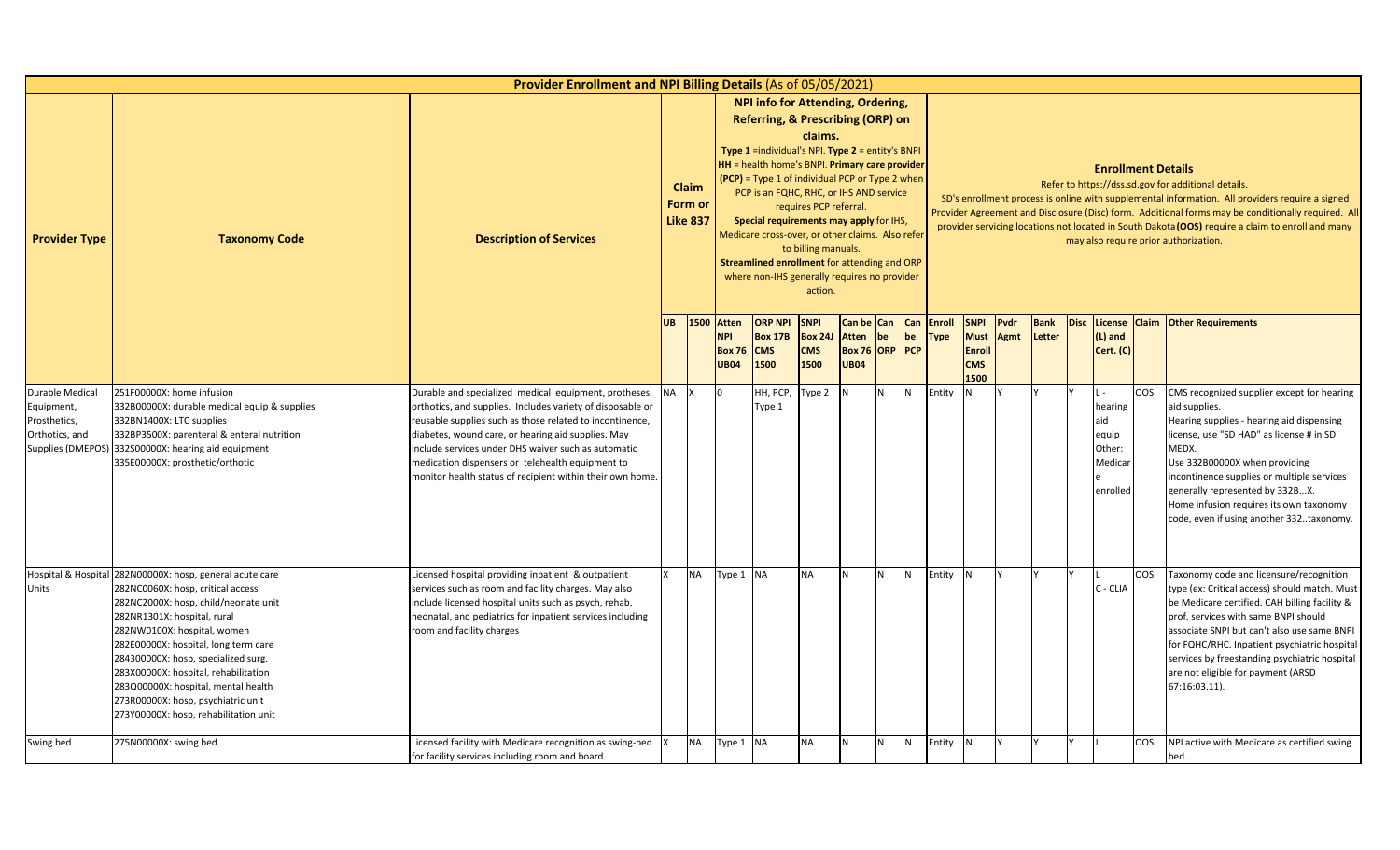|                         |                                                                                                                                                                   | Provider Enrollment and NPI Billing Details (As of 05/05/2021)                                                                                                                                                                           |           |                                     |                                                            |                                                                                                                                                                                                                                                                                                                                                                                                                                                                                            |                                                                     |                                                             |                |                  |                       |                                                            |              |                       |             |                           |     |                                                                                                                                                                                                                                                                                                                                                                                                            |
|-------------------------|-------------------------------------------------------------------------------------------------------------------------------------------------------------------|------------------------------------------------------------------------------------------------------------------------------------------------------------------------------------------------------------------------------------------|-----------|-------------------------------------|------------------------------------------------------------|--------------------------------------------------------------------------------------------------------------------------------------------------------------------------------------------------------------------------------------------------------------------------------------------------------------------------------------------------------------------------------------------------------------------------------------------------------------------------------------------|---------------------------------------------------------------------|-------------------------------------------------------------|----------------|------------------|-----------------------|------------------------------------------------------------|--------------|-----------------------|-------------|---------------------------|-----|------------------------------------------------------------------------------------------------------------------------------------------------------------------------------------------------------------------------------------------------------------------------------------------------------------------------------------------------------------------------------------------------------------|
| <b>Provider Type</b>    | <b>Taxonomy Code</b>                                                                                                                                              | <b>Description of Services</b>                                                                                                                                                                                                           |           | Claim<br>Form or<br><b>Like 837</b> |                                                            | NPI info for Attending, Ordering,<br>Referring, & Prescribing (ORP) on<br><b>Type 1</b> = individual's NPI. Type $2$ = entity's BNPI<br><b>HH</b> = health home's BNPI. Primary care provider<br>(PCP) = Type 1 of individual PCP or Type 2 when<br>PCP is an FQHC, RHC, or IHS AND service<br>Special requirements may apply for IHS,<br>Medicare cross-over, or other claims. Also refer<br>Streamlined enrollment for attending and ORP<br>where non-IHS generally requires no provider | claims.<br>requires PCP referral.<br>to billing manuals.<br>action. |                                                             |                |                  |                       |                                                            |              |                       |             | <b>Enrollment Details</b> |     | Refer to https://dss.sd.gov for additional details.<br>SD's enrollment process is online with supplemental information. All providers require a signed<br>Provider Agreement and Disclosure (Disc) form. Additional forms may be conditionally required. All<br>provider servicing locations not located in South Dakota (OOS) require a claim to enroll and many<br>may also require prior authorization. |
| <b>Nursing Facility</b> |                                                                                                                                                                   |                                                                                                                                                                                                                                          | <b>UB</b> | 1500                                | <b>Atten</b><br><b>NPI</b><br><b>Box 76</b><br><b>UB04</b> | <b>ORP NPI</b><br><b>Box 17B</b><br><b>CMS</b><br>1500                                                                                                                                                                                                                                                                                                                                                                                                                                     | <b>SNPI</b><br><b>Box 24J</b><br><b>CMS</b><br>1500                 | Can be Can<br><b>Atten</b><br>Box 76 ORP PCP<br><b>UB04</b> | be             | <b>Can</b><br>be | Enroll<br><b>Type</b> | <b>SNPI</b><br><b>Must</b><br>Enroll<br><b>CMS</b><br>1500 | Pvdr<br>Agmt | <b>Bank</b><br>Letter | <b>Disc</b> | (L) and<br>Cert. (C)      |     | License Claim Other Requirements                                                                                                                                                                                                                                                                                                                                                                           |
|                         | 314000000X: skilled nursing facility<br>3140N1450X: skilled nursing, pediatric<br>313M00000X: intermediate care facility<br>315P00000X: intermediate care, disabl | Licensed nursing facility providing services including room X<br>and facility charges.                                                                                                                                                   |           | <b>NA</b>                           | Type 1 NA                                                  |                                                                                                                                                                                                                                                                                                                                                                                                                                                                                            | <b>NA</b>                                                           | N                                                           | <b>N</b>       | IN.              | Entity                |                                                            |              |                       |             |                           | OOS | CMS/SD DOH survey & certification must<br>have been successfully completed. CMS<br>approval is required prior to SNF enrollment.<br>OOS must also contact DHS for prior<br>approval & prior auth before starting<br>application.                                                                                                                                                                           |
| Hospice                 | 251G00000X: hospice, community<br>315D00000X: hospice, inpatient                                                                                                  | Agencies providing staff who may not be eligible to enroll X<br>individually to perform routine care at a residence (SNF<br>or private home) or stand-alone facilities providing<br>inpatient care including room & board.               |           | <b>NA</b>                           | Type 1 NA                                                  |                                                                                                                                                                                                                                                                                                                                                                                                                                                                                            | <b>NA</b>                                                           | N.                                                          | N <sub>1</sub> | IN.              | Entity                |                                                            |              |                       |             | L-inpat. OOS              |     | Must be recognized by licensing agency for<br>inpatient and/or residential hospice. All<br>servicing locations must be listed on the<br>enrollment record. It is recommended to<br>have a separate NPI for each location.                                                                                                                                                                                  |
| Dialysis (ESRD)         | 261QE0700X: end-stage renal disease                                                                                                                               | Medicare recognized End-Stage Renal Disease services.                                                                                                                                                                                    |           |                                     | Type 1 Type 1                                              |                                                                                                                                                                                                                                                                                                                                                                                                                                                                                            | <b>NA</b>                                                           | N                                                           | N              | IN.              | Entity                |                                                            |              |                       |             | Medicar OOS<br>enrolled   |     | CMS recognized ESRD. Hospital based billed<br>on UB. Clinic based billed on CMS 1500.<br>Enter Medicare # under license type<br>Medicare certification.                                                                                                                                                                                                                                                    |
| Home Health<br>Agency   | 251E00000X: home health                                                                                                                                           | Medicare certified home health agency (HHA) services.<br>All services must be physician directed. The following<br>services require an enrolled Type 1 NPI in 24J:<br>G0151 - HHA PT<br>G0152 - HHA OT<br>G0153 - HHA SLP<br>G0155 - CSW | <b>NA</b> |                                     | <b>NA</b>                                                  | HH, PCP,<br>Type 1                                                                                                                                                                                                                                                                                                                                                                                                                                                                         | Type 1<br>or Type                                                   | IN.                                                         | N <sub>1</sub> | <b>N</b>         | Entity                |                                                            |              |                       |             | Medicar OOS<br>enrolled   |     | CMS certified home health. Type of NPI<br>specific to services. SNPI providing services<br>that are eligible to enroll must be enrolled<br>and associated to the provider.                                                                                                                                                                                                                                 |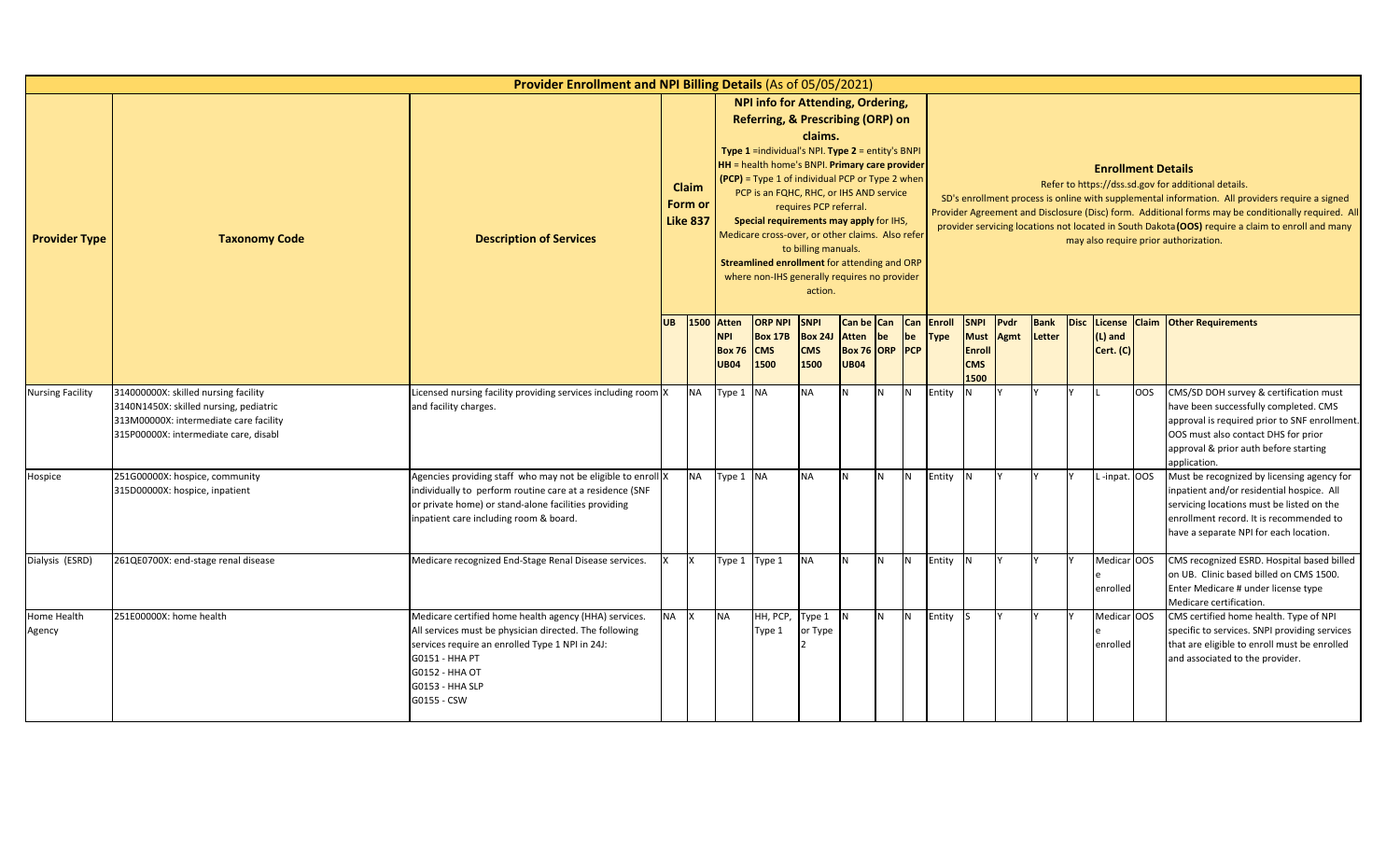|                                    |                                                                                                                                                                                  | <b>Provider Enrollment and NPI Billing Details (As of 05/05/2021)</b>                                                                                                                                  |           |                                     |                                                            |                                                                                                                                                                                                                                                                                                                                                                                                                                                                                     |                                                                     |                             |                                    |           |                              |                                                                   |                     |                |                                      |            |                                                                                                                                                                                                                                                                                                                                                                                                                                                                                                                                                                                               |
|------------------------------------|----------------------------------------------------------------------------------------------------------------------------------------------------------------------------------|--------------------------------------------------------------------------------------------------------------------------------------------------------------------------------------------------------|-----------|-------------------------------------|------------------------------------------------------------|-------------------------------------------------------------------------------------------------------------------------------------------------------------------------------------------------------------------------------------------------------------------------------------------------------------------------------------------------------------------------------------------------------------------------------------------------------------------------------------|---------------------------------------------------------------------|-----------------------------|------------------------------------|-----------|------------------------------|-------------------------------------------------------------------|---------------------|----------------|--------------------------------------|------------|-----------------------------------------------------------------------------------------------------------------------------------------------------------------------------------------------------------------------------------------------------------------------------------------------------------------------------------------------------------------------------------------------------------------------------------------------------------------------------------------------------------------------------------------------------------------------------------------------|
| <b>Provider Type</b>               | <b>Taxonomy Code</b>                                                                                                                                                             | <b>Description of Services</b>                                                                                                                                                                         |           | Claim<br>Form or<br><b>Like 837</b> |                                                            | NPI info for Attending, Ordering,<br>Referring, & Prescribing (ORP) on<br><b>Type 1</b> = individual's NPI. Type $2$ = entity's BNPI<br>HH = health home's BNPI. Primary care provider<br>(PCP) = Type 1 of individual PCP or Type 2 when<br>PCP is an FQHC, RHC, or IHS AND service<br>Special requirements may apply for IHS,<br>Medicare cross-over, or other claims. Also refer<br>Streamlined enrollment for attending and ORP<br>where non-IHS generally requires no provider | claims.<br>requires PCP referral.<br>to billing manuals.<br>action. |                             |                                    |           |                              |                                                                   |                     |                | <b>Enrollment Details</b>            |            | Refer to https://dss.sd.gov for additional details.<br>SD's enrollment process is online with supplemental information. All providers require a signed<br>Provider Agreement and Disclosure (Disc) form. Additional forms may be conditionally required. All<br>provider servicing locations not located in South Dakota (OOS) require a claim to enroll and many<br>may also require prior authorization.                                                                                                                                                                                    |
|                                    |                                                                                                                                                                                  |                                                                                                                                                                                                        | <b>UB</b> | 1500                                | <b>Atten</b><br><b>NPI</b><br><b>Box 76</b><br><b>UB04</b> | <b>ORP NPI</b><br><b>Box 17B</b><br><b>CMS</b><br>1500                                                                                                                                                                                                                                                                                                                                                                                                                              | <b>SNPI</b><br><b>Box 24J</b><br><b>CMS</b><br>1500                 | <b>Atten</b><br><b>UB04</b> | Can be Can<br>be<br>Box 76 ORP PCP | Can<br>be | <b>Enroll</b><br><b>Type</b> | <b>SNPI</b><br><b>Must</b><br><b>Enroll</b><br><b>CMS</b><br>1500 | Pvdr<br><b>Agmt</b> | Bank<br>Letter | Disc License<br>(L) and<br>Cert. (C) |            | <b>Claim Other Requirements</b>                                                                                                                                                                                                                                                                                                                                                                                                                                                                                                                                                               |
| Indian Health<br>Services (IHS) or | 282N00000X: hospital, acute care<br>261QA1903X: ambulatory surgical<br>Tribal 638 Contract 261Q00000X: clinic services<br>261QM2500X: diabetes education<br>333600000X: pharmacy | CMS recognized IHS or tribal entity operating under a 638 X<br>contract for hospital, ambulatory surgical, and clinic<br>services. May be eligible to provide other provider type<br>services as well. |           | Ιx                                  | Type 1 NA                                                  |                                                                                                                                                                                                                                                                                                                                                                                                                                                                                     | Type 1                                                              | N                           | N                                  |           | Entity                       |                                                                   |                     |                | Medicar OOS<br>enrolled              |            | IHS must be CMS recognized. 638 must<br>provide current copy of 638 contract. All -<br>PCP Addendum if clinic. Services billed on a<br>UB or 1500 based on provider and are paid<br>on a per diem basis. Requires enrolled type<br>1 NPI for servicing or attending provider.<br>Pharmacy claims processed through point of<br>sale system and no associated individual's<br>on the enrollment record. Prescriber's type 1<br>NPI and billing entity's type 2 NPI required<br>on Rx claims. Some services not included as<br>"IHS" or "638" may be eligible under<br>different provider type. |
| Clinics                            | Health Department 261QC1500X: community health                                                                                                                                   | Services at state health department clinic. May include<br>physician ordered family planning or immunization and<br>nurse education & assessments.                                                     | NA X      |                                     | <b>NA</b>                                                  | Type 1 -<br>FP or<br>immun.<br>based<br>HCPC.                                                                                                                                                                                                                                                                                                                                                                                                                                       | Type 1<br>or Type                                                   |                             | N <sub>1</sub>                     | N         | Entity                       | -IS                                                               |                     |                | N                                    | <b>OOS</b> | If SNPI eligible to enroll, must enroll and use<br>Type 1 in box 24J.                                                                                                                                                                                                                                                                                                                                                                                                                                                                                                                         |
| (RHC)                              | Rural Health Clinic 261QR1300X: rural health clinic                                                                                                                              | Federally recognized rural health clinic and defined<br>services such as medical and mental. Paid on per<br>diem/encounter basis.                                                                      | NA        | <b>Ix</b>                           | <b>NA</b>                                                  | HH, PCP                                                                                                                                                                                                                                                                                                                                                                                                                                                                             | Type 1 N                                                            |                             | N.                                 |           | Entity                       |                                                                   |                     |                | Medicar OOS<br>enrolled              |            | CMS recognized RHC.<br>PCP Addendum (SD & border + 50)                                                                                                                                                                                                                                                                                                                                                                                                                                                                                                                                        |
| <b>Health Center</b><br>(FQHC)     | Federally Qualified 261QF0400X: federally qualified health center                                                                                                                | Federally recognized FQHC and defined services such as<br>medical, mental, & dental. Paid on per diem/encounter<br>basis.                                                                              | <b>NA</b> | <b>Ix</b>                           | <b>NA</b>                                                  | HH, PCP                                                                                                                                                                                                                                                                                                                                                                                                                                                                             | Type 1 N                                                            |                             | N                                  |           | Entity                       |                                                                   |                     |                | Medicar OOS<br>enrolled              |            | CMS recognized FQHC. PCP Addendum (SD<br>& border + 50)                                                                                                                                                                                                                                                                                                                                                                                                                                                                                                                                       |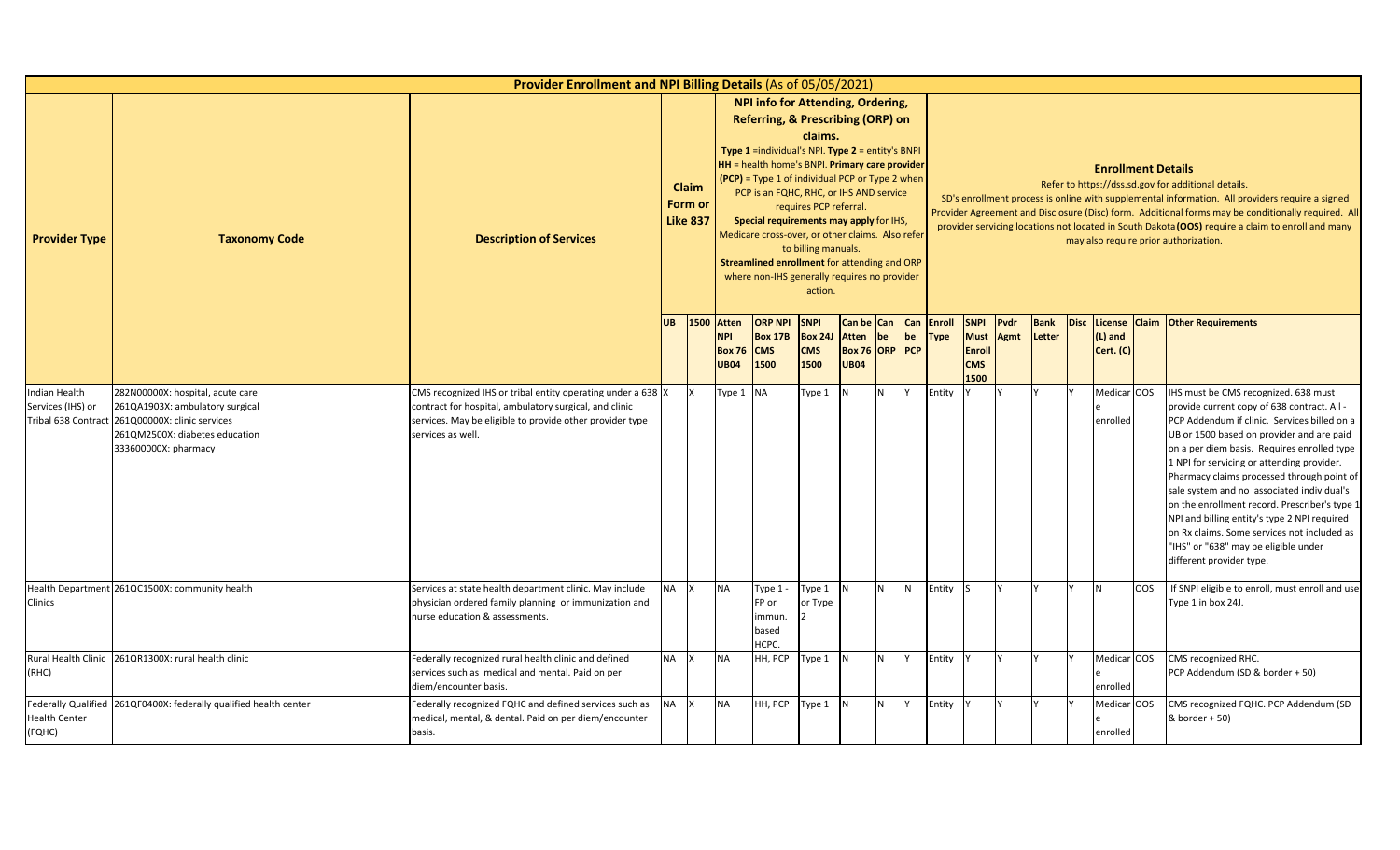|                                               |                                                                                                                                                                                                                                                                                                                                                                                                                                                                                                                                                                                                                                                                                         | Provider Enrollment and NPI Billing Details (As of 05/05/2021)                                                                                                                                                                                                                                                                                                                                                                            |           |  |                                            |                                                        |                                                     |                             |                                         |                |                              |                                                                   |              |                       |                                  |            |                                                                                                                                                                                                                                                                                                                                                                                                            |
|-----------------------------------------------|-----------------------------------------------------------------------------------------------------------------------------------------------------------------------------------------------------------------------------------------------------------------------------------------------------------------------------------------------------------------------------------------------------------------------------------------------------------------------------------------------------------------------------------------------------------------------------------------------------------------------------------------------------------------------------------------|-------------------------------------------------------------------------------------------------------------------------------------------------------------------------------------------------------------------------------------------------------------------------------------------------------------------------------------------------------------------------------------------------------------------------------------------|-----------|--|--------------------------------------------|--------------------------------------------------------|-----------------------------------------------------|-----------------------------|-----------------------------------------|----------------|------------------------------|-------------------------------------------------------------------|--------------|-----------------------|----------------------------------|------------|------------------------------------------------------------------------------------------------------------------------------------------------------------------------------------------------------------------------------------------------------------------------------------------------------------------------------------------------------------------------------------------------------------|
| <b>Provider Type</b>                          | NPI info for Attending, Ordering,<br>Referring, & Prescribing (ORP) on<br>claims.<br><b>Type 1</b> = individual's NPI. Type $2$ = entity's BNPI<br><b>HH</b> = health home's BNPI. Primary care provider<br>(PCP) = Type 1 of individual PCP or Type 2 when<br>Claim<br>PCP is an FQHC, RHC, or IHS AND service<br>Form or<br>requires PCP referral.<br><b>Like 837</b><br>Special requirements may apply for IHS,<br>Medicare cross-over, or other claims. Also refer<br><b>Taxonomy Code</b><br><b>Description of Services</b><br>to billing manuals.<br>Streamlined enrollment for attending and ORP<br>where non-IHS generally requires no provider<br>action.<br><b>1500 Atten</b> |                                                                                                                                                                                                                                                                                                                                                                                                                                           |           |  |                                            |                                                        |                                                     |                             |                                         |                |                              |                                                                   |              |                       | <b>Enrollment Details</b>        |            | Refer to https://dss.sd.gov for additional details.<br>SD's enrollment process is online with supplemental information. All providers require a signed<br>Provider Agreement and Disclosure (Disc) form. Additional forms may be conditionally required. All<br>provider servicing locations not located in South Dakota (OOS) require a claim to enroll and many<br>may also require prior authorization. |
| <b>Other Clinics</b>                          |                                                                                                                                                                                                                                                                                                                                                                                                                                                                                                                                                                                                                                                                                         |                                                                                                                                                                                                                                                                                                                                                                                                                                           | <b>UB</b> |  | <b>NPI</b><br><b>Box 76</b><br><b>UB04</b> | <b>ORP NPI</b><br><b>Box 17B</b><br><b>CMS</b><br>1500 | <b>SNPI</b><br><b>Box 24J</b><br><b>CMS</b><br>1500 | <b>Atten</b><br><b>UB04</b> | Can be Can Can<br> be<br>Box 76 ORP PCP | be             | <b>Enroll</b><br><b>Type</b> | <b>SNPI</b><br><b>Must</b><br><b>Enroll</b><br><b>CMS</b><br>1500 | Pvdr<br>Agmt | <b>Bank</b><br>Letter | $(L)$ and<br>Cert. (C)           |            | Disc License Claim Other Requirements                                                                                                                                                                                                                                                                                                                                                                      |
|                                               | 261QA1903X: ambulatory surgical center                                                                                                                                                                                                                                                                                                                                                                                                                                                                                                                                                                                                                                                  | ASC - Medicare recognized for outpatient surgery facility NA<br>services.                                                                                                                                                                                                                                                                                                                                                                 |           |  | <b>NA</b>                                  | HH, PCP,<br>Type 1                                     | ype 2                                               | N                           | N <sub>1</sub>                          | IN.            | Entity                       |                                                                   |              |                       | Medicar OOS<br>enrolled          |            | CMS recognized ASC.                                                                                                                                                                                                                                                                                                                                                                                        |
| Residential<br><b>Treatment Facility</b>      | 323P00000X: residential treat, psych (PRTF)<br>322D00000X: residential treatment<br>3245S0500X: residential treat, chemical dependency psych (CDPRTF) condition, but less restrictive than inpatient facility.                                                                                                                                                                                                                                                                                                                                                                                                                                                                          | Room, board & treatment for individuals unable to live<br>independently due to physical, mental, or emotional                                                                                                                                                                                                                                                                                                                             | <b>NA</b> |  | I0                                         | Type 1                                                 | Type 2                                              | IN.                         | <b>N</b>                                | N              | Entity                       |                                                                   |              |                       | ICAHO<br>or COA<br>State<br>cert | <b>OOS</b> | Restraint & Seclusion Attestation.<br>Facility certification from State Agency (DSS-<br>CPS, DSS - DBH, etc.)                                                                                                                                                                                                                                                                                              |
| Substance Use<br>Disorder (SUD)               | 324500000X: substance abuse, inpat.<br>261QR0405X: substance abuse, outpat                                                                                                                                                                                                                                                                                                                                                                                                                                                                                                                                                                                                              | Prior authorized SUD services provided under the<br>direction of a MD for inpatient services (H0019) and<br>outpatient referred or self-referred services provided by<br>addiction counselors who are not eligible to enroll.                                                                                                                                                                                                             | <b>NA</b> |  | I0                                         | Type 1 -<br>inpat                                      | Type 2                                              | N                           | N                                       | I <sub>N</sub> | Entity                       |                                                                   |              |                       |                                  | <b>OOS</b> | DSS-DBH certification. Enter DSS DBH as<br>license # for facility/agency license type. If<br>tribal deemed provider, use "DBH Accred" as<br>the license #. Contact DBH at 605-367-<br>5236 for accreditation requirements.                                                                                                                                                                                 |
| <b>Community Ment</b><br><b>Health Center</b> | 261QM0801X: CMHC general<br>261QM0855X: CMHC SED Individual<br>261QM0855X: JJRI (contact DSS)<br>101YM0800X: CMHC SED group<br>102L00000X: CMHC Impact<br>261QM0850X: CMHC SMI Impact<br>SED = serious emotional disturbance<br>SMI = serious mental illness                                                                                                                                                                                                                                                                                                                                                                                                                            | Various mental health services such as individual, group, NA<br>& family therapy and medical evaluation provided by mix<br>of professional types with some not eligible to enroll.<br>Enrolled as an agency. SED: Specialized outpatient<br>services to children with SED. SMI: specialized outpatient<br>services to adults with SMI. JJRI services are a group of<br>targeted evidence-based practices provided to identified<br>youth. |           |  | <b>NA</b>                                  | HH, PCP                                                | ype 1                                               | N                           | N <sub>1</sub>                          | <b>IN</b>      | Entity                       |                                                                   |              |                       |                                  | OOS        | DSS-DBH accreditation. Enter DSS DBH as<br>license # for facility/agency license type.<br>Contact DBH at 605-367-5236 for<br>accreditation requirements.                                                                                                                                                                                                                                                   |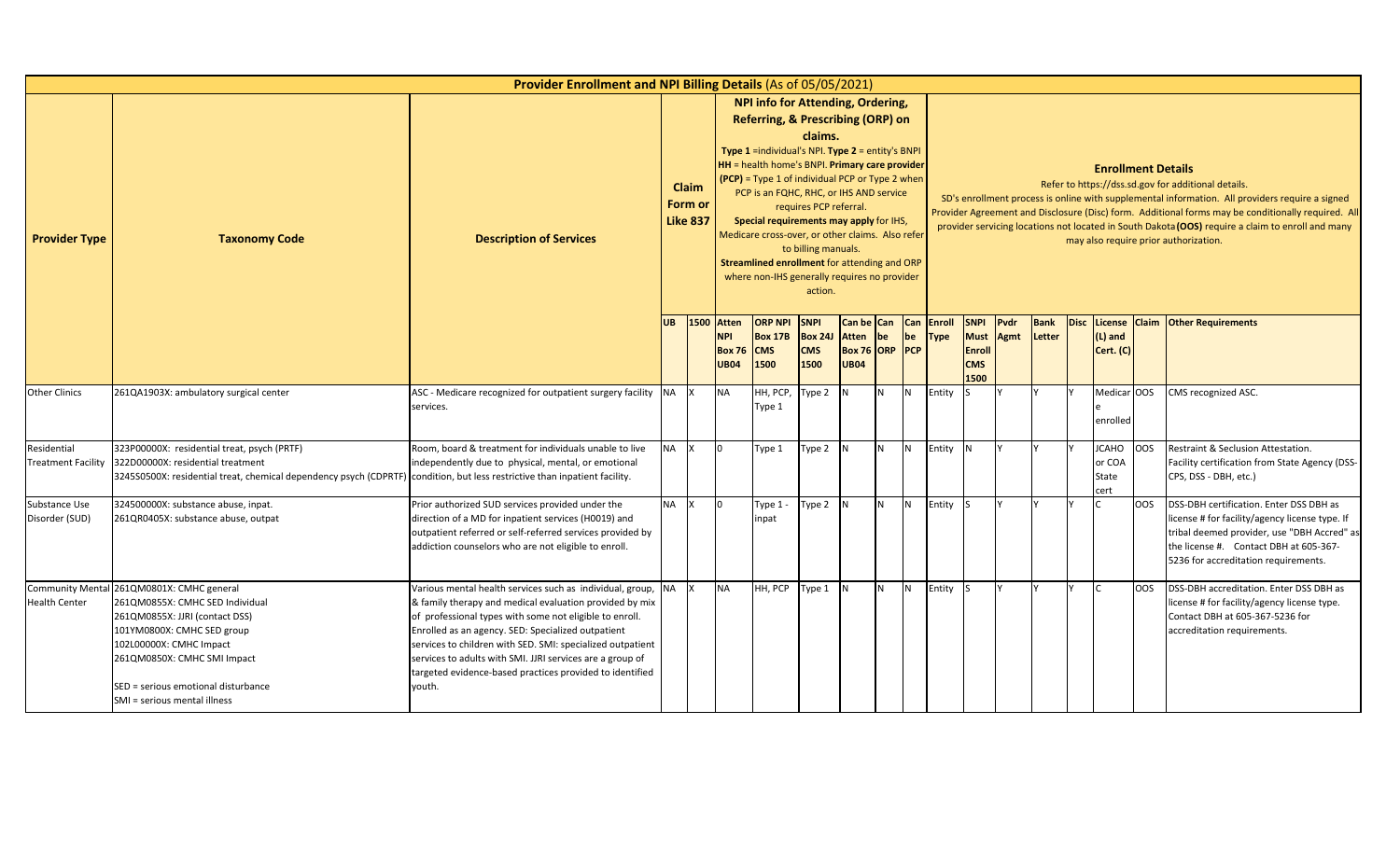|                                                                    |                                                        | <b>Provider Enrollment and NPI Billing Details (As of 05/05/2021)</b>                                                                                                                                                                                                           |           |                                     |                                                            |                                                                                                                                                                                                                                                                                                                                                                                                                                                                             |                                                                     |                             |                                    |           |                              |                                                                   |              |                |                           |            |                                                                                                                                                                                                                                                                                                                                                                                                            |
|--------------------------------------------------------------------|--------------------------------------------------------|---------------------------------------------------------------------------------------------------------------------------------------------------------------------------------------------------------------------------------------------------------------------------------|-----------|-------------------------------------|------------------------------------------------------------|-----------------------------------------------------------------------------------------------------------------------------------------------------------------------------------------------------------------------------------------------------------------------------------------------------------------------------------------------------------------------------------------------------------------------------------------------------------------------------|---------------------------------------------------------------------|-----------------------------|------------------------------------|-----------|------------------------------|-------------------------------------------------------------------|--------------|----------------|---------------------------|------------|------------------------------------------------------------------------------------------------------------------------------------------------------------------------------------------------------------------------------------------------------------------------------------------------------------------------------------------------------------------------------------------------------------|
| <b>Provider Type</b>                                               | <b>Taxonomy Code</b>                                   | <b>Description of Services</b>                                                                                                                                                                                                                                                  |           | Claim<br>Form or<br><b>Like 837</b> |                                                            | NPI info for Attending, Ordering,<br>Referring, & Prescribing (ORP) on<br>Type 1 =individual's NPI. Type 2 = entity's BNPI<br>HH = health home's BNPI. Primary care provider<br>$(PCP)$ = Type 1 of individual PCP or Type 2 when<br>PCP is an FQHC, RHC, or IHS AND service<br>Special requirements may apply for IHS,<br>Medicare cross-over, or other claims. Also refer<br>Streamlined enrollment for attending and ORP<br>where non-IHS generally requires no provider | claims.<br>requires PCP referral.<br>to billing manuals.<br>action. |                             |                                    |           |                              |                                                                   |              |                | <b>Enrollment Details</b> |            | Refer to https://dss.sd.gov for additional details.<br>SD's enrollment process is online with supplemental information. All providers require a signed<br>Provider Agreement and Disclosure (Disc) form. Additional forms may be conditionally required. All<br>provider servicing locations not located in South Dakota (OOS) require a claim to enroll and many<br>may also require prior authorization. |
| Diabetes Self-                                                     |                                                        |                                                                                                                                                                                                                                                                                 | <b>UB</b> | 1500                                | <b>Atten</b><br><b>NPI</b><br><b>Box 76</b><br><b>UB04</b> | <b>ORP NPI</b><br><b>Box 17B</b><br><b>CMS</b><br>1500                                                                                                                                                                                                                                                                                                                                                                                                                      | <b>SNPI</b><br><b>Box 24J</b><br><b>CMS</b><br>1500                 | <b>Atten</b><br><b>UB04</b> | Can be Can<br>be<br>Box 76 ORP PCP | Can<br>be | <b>Enroll</b><br><b>Type</b> | <b>SNPI</b><br><b>Must</b><br><b>Enroll</b><br><b>CMS</b><br>1500 | Pvdr<br>Agmt | Bank<br>Letter | $(L)$ and<br>Cert. (C)    |            | Disc License Claim Other Requirements                                                                                                                                                                                                                                                                                                                                                                      |
| Management<br><b>Training</b>                                      | 261QM2500X: diabetes self mgmt                         | Education to newly diagnosed diabetics. Enroll as<br>facility/agency. Often rendered by individuals ineligible to<br>enroll.                                                                                                                                                    | <b>NA</b> | IX.                                 |                                                            | HH, PCP,<br>Type 1                                                                                                                                                                                                                                                                                                                                                                                                                                                          | Type 1<br>or Type                                                   |                             | N                                  | IN.       | Entity                       |                                                                   |              |                |                           | <b>OOS</b> | Must be accredited by the American<br>Diabetes Care and Education Specialists<br>(ADCES) or recognized by the American<br>Diabetes Association (ADA). Applies to each<br>servicing location. If SNPI providing training<br>are eligible to enroll, must enroll and use<br>Type 1 in box 24J. BNPI may not be used for<br>other professional services paid as FFS.                                          |
| Person (MFP)                                                       | Money Follows the 251X00000X: money follows the person | Services allow the recipient to remain living outside of an NA<br>institution and includes non-medical services such as<br>rental deposit, bus pass, or furniture. Funding through<br>transition grant that helps people living in institutions<br>return to their communities. |           | $\mathsf{I}$ $\times$               | <b>NA</b>                                                  | <b>NA</b>                                                                                                                                                                                                                                                                                                                                                                                                                                                                   | Type 2 N                                                            |                             | N <sub>1</sub>                     | IN.       | Entity N                     |                                                                   |              |                | N                         | <b>OOS</b> | Separate contract                                                                                                                                                                                                                                                                                                                                                                                          |
| <b>Structured Family</b><br><b>Caregiving Home</b><br>(DHS Waiver) | 311Z00000X: structured family care                     | Home and community based residential home setting of 1 NA<br>or 2 people. Family relationship or demonstrated fictive<br>kin relationship between homeowner and recipient<br>required.                                                                                          |           |                                     | <b>NA</b>                                                  | <b>NA</b>                                                                                                                                                                                                                                                                                                                                                                                                                                                                   | Type 2 N                                                            |                             | N.                                 | <b>N</b>  | Entity N                     |                                                                   |              |                | N                         | <b>OOS</b> | DHS LTSS Supplemental Agreement and LTSS<br>eligibility criteria (contact DHS). If system<br>asks for license, use "DHS SFCH."                                                                                                                                                                                                                                                                             |
| <b>Community Living</b><br>Home (DHS waiver)                       | 311ZA0620X: community living home                      | Home and community based residential home setting of 4 NA<br>or less people. Caregiver may or may not be related to<br>the individual receiving services.                                                                                                                       |           |                                     | <b>NA</b>                                                  | <b>NA</b>                                                                                                                                                                                                                                                                                                                                                                                                                                                                   | Type 2 N                                                            |                             | N.                                 | <b>N</b>  | Entity N                     |                                                                   |              |                |                           | <b>OOS</b> | DOH license. DHS LTSS Supplemental<br>Agreement and LTSS eligibility criteria<br>(contact DHS) including HCBS Setting rules.                                                                                                                                                                                                                                                                               |
| <b>Adult Day Services</b><br>(DHS Waiver)                          | 261QA0600X: adult day                                  | HCBS waiver services administered by DHS - LTSS. Regular NA X<br>care & supervision outside of the home for part of the day<br>with structured activities, snacks & meals, and limited<br>services such as medication management and health<br>screens.                         |           |                                     | <b>NA</b>                                                  | Type 1                                                                                                                                                                                                                                                                                                                                                                                                                                                                      | Type 2                                                              |                             | N                                  | <b>N</b>  | Entity N                     |                                                                   |              |                |                           | <b>OOS</b> | DHS LTSS Supplemental Agreement - contact<br>DHS.                                                                                                                                                                                                                                                                                                                                                          |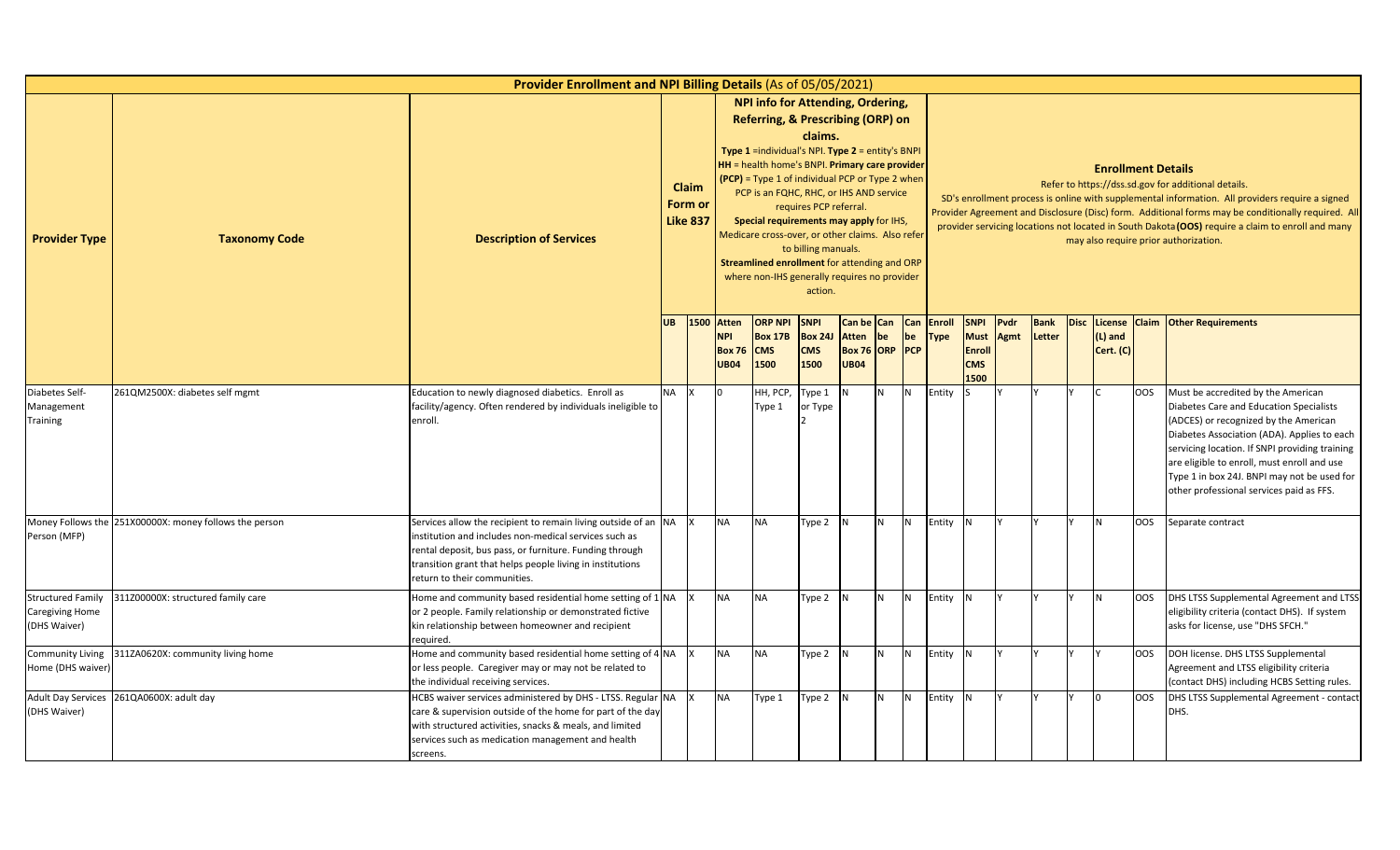|                                                                           |                                                                                                                                                                                                                                                                                                                                                                                                                                                                                                                                                                                                                                                                        | Provider Enrollment and NPI Billing Details (As of 05/05/2021)                                                                                                                                                                                                                                                                                                          |           |      |                                                            |                                                        |                                                     |                                        |     |                  |                       |                                                                   |              |                           |                        |                                                                                                                                                                                                                                                                                                                                                                                                            |                                                                                                                                                                               |
|---------------------------------------------------------------------------|------------------------------------------------------------------------------------------------------------------------------------------------------------------------------------------------------------------------------------------------------------------------------------------------------------------------------------------------------------------------------------------------------------------------------------------------------------------------------------------------------------------------------------------------------------------------------------------------------------------------------------------------------------------------|-------------------------------------------------------------------------------------------------------------------------------------------------------------------------------------------------------------------------------------------------------------------------------------------------------------------------------------------------------------------------|-----------|------|------------------------------------------------------------|--------------------------------------------------------|-----------------------------------------------------|----------------------------------------|-----|------------------|-----------------------|-------------------------------------------------------------------|--------------|---------------------------|------------------------|------------------------------------------------------------------------------------------------------------------------------------------------------------------------------------------------------------------------------------------------------------------------------------------------------------------------------------------------------------------------------------------------------------|-------------------------------------------------------------------------------------------------------------------------------------------------------------------------------|
| <b>Provider Type</b>                                                      | <b>NPI info for Attending, Ordering,</b><br>Referring, & Prescribing (ORP) on<br>claims.<br>Type 1 =individual's NPI. Type 2 = entity's BNPI<br>HH = health home's BNPI. Primary care provider<br>(PCP) = Type 1 of individual PCP or Type 2 when<br>Claim<br>PCP is an FQHC, RHC, or IHS AND service<br>Form or<br>requires PCP referral.<br><b>Like 837</b><br>Special requirements may apply for IHS,<br>Medicare cross-over, or other claims. Also refer<br><b>Taxonomy Code</b><br><b>Description of Services</b><br>to billing manuals.<br>Streamlined enrollment for attending and ORP<br>where non-IHS generally requires no provider<br>action.<br>Can be Can |                                                                                                                                                                                                                                                                                                                                                                         |           |      |                                                            |                                                        |                                                     |                                        |     |                  |                       |                                                                   |              | <b>Enrollment Details</b> |                        | Refer to https://dss.sd.gov for additional details.<br>SD's enrollment process is online with supplemental information. All providers require a signed<br>Provider Agreement and Disclosure (Disc) form. Additional forms may be conditionally required. All<br>provider servicing locations not located in South Dakota (OOS) require a claim to enroll and many<br>may also require prior authorization. |                                                                                                                                                                               |
|                                                                           |                                                                                                                                                                                                                                                                                                                                                                                                                                                                                                                                                                                                                                                                        |                                                                                                                                                                                                                                                                                                                                                                         | <b>UB</b> | 1500 | <b>Atten</b><br><b>NPI</b><br><b>Box 76</b><br><b>UB04</b> | <b>ORP NPI</b><br><b>Box 17B</b><br><b>CMS</b><br>1500 | <b>SNPI</b><br><b>Box 24J</b><br><b>CMS</b><br>1500 | Atten<br>Box 76 ORP PCP<br><b>UB04</b> | be  | <b>Can</b><br>be | Enroll<br><b>Type</b> | <b>SNPI</b><br><b>Must</b><br><b>Enroll</b><br><b>CMS</b><br>1500 | Pvdr<br>Agmt | <b>Bank</b><br>Letter     | $(L)$ and<br>Cert. (C) |                                                                                                                                                                                                                                                                                                                                                                                                            | Disc License Claim Other Requirements                                                                                                                                         |
| In-Home<br>Supportive Care<br>(DHS Waiver)                                | 253Z00000X: in-home supportive care (LTSS)                                                                                                                                                                                                                                                                                                                                                                                                                                                                                                                                                                                                                             | HCBS waiver services administered by DHS-LTSS.<br>Performance of homemaker, personal care, nursing, adult<br>companion, & chore services in recipient's home that<br>enable them to live independently.                                                                                                                                                                 | <b>NA</b> |      | <b>NA</b>                                                  | Type 1                                                 | Type 2                                              | N                                      | IN. | N                | Entity                |                                                                   |              |                           | $\Omega$               | <b>OOS</b>                                                                                                                                                                                                                                                                                                                                                                                                 | DHS LTSS Supplemental Agreement.                                                                                                                                              |
| Respite Care (DHS<br>Waiver)                                              | 385H00000X: respite                                                                                                                                                                                                                                                                                                                                                                                                                                                                                                                                                                                                                                                    | HCBS waiver services administered by DHS-LTSS.<br>Temporary substitute supports or living arrangements for<br>recipients to provide a period of relief or rest for the<br>primary caregiver on an occasional or emergency basis.                                                                                                                                        | <b>NA</b> |      | <b>NA</b>                                                  | Type 1                                                 | Type 2                                              |                                        |     | IN.              | Entity                |                                                                   |              |                           | <sup>n</sup>           | OOS                                                                                                                                                                                                                                                                                                                                                                                                        | DHS LTSS Supplemental Agreement.<br>Authorization by DHS-LTSS.<br>May apply - contact DHS.                                                                                    |
| Emergency<br>Response &<br>Assistive<br><b>Technology (DHS</b><br>Waiver) | 333300000X: emergency response & assistive technology (DHS<br>Waiver)                                                                                                                                                                                                                                                                                                                                                                                                                                                                                                                                                                                                  | HCBS waiver services administered by DHS-LTSS.<br>Monitoring of technology enabling recipients to safely<br>remain in their own homes. May include electronic or<br>portable button device connected to the recipient's<br>phone that secures help in an emergency.                                                                                                     | NA X      |      | <b>NA</b>                                                  | <b>NA</b>                                              | Type 2                                              | IN.                                    | N   | <b>IN</b>        | Entity                |                                                                   |              |                           | <sup>n</sup>           |                                                                                                                                                                                                                                                                                                                                                                                                            | Emergency response does not require claim.                                                                                                                                    |
| Assisted Living<br>Facility (DHS<br>waiver)                               | 310400000X: assisted living (ALF)                                                                                                                                                                                                                                                                                                                                                                                                                                                                                                                                                                                                                                      | HCBS waiver services. ALF offering homemaker, personal NA<br>care, chore, & meal prep. in a homelike, non-institutional<br>setting that includes 24-hour on-site response. Nursing &<br>skilled therapy are incidental rather than integral.<br>Payment is not made for 24 hr skilled care, room & board,<br>items of comfort or cost of facility maintenance & upkeep. |           |      | <b>NA</b>                                                  | <b>NA</b>                                              | <b>NA</b>                                           | <b>N</b>                               | IN. | IN.              | Entity                |                                                                   |              |                           |                        | OOS                                                                                                                                                                                                                                                                                                                                                                                                        | Contact DHS LTSS at 605-773-3656 for more<br>info on specific LTSS requirements including<br>HCBS setting rule compliance and LTSS<br>approval prior to Medicaid application. |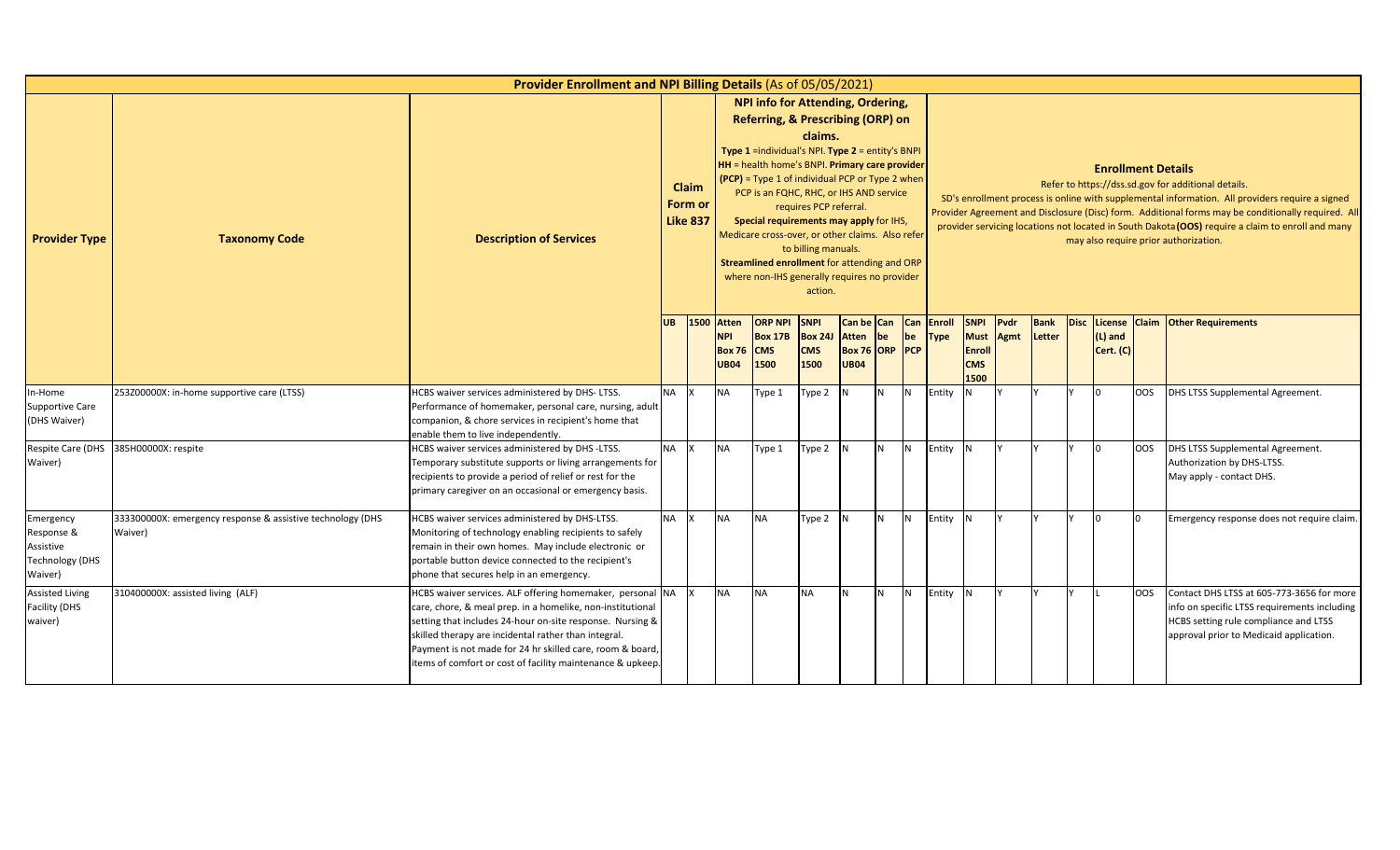|                                                                                        |                                                                                                 | Provider Enrollment and NPI Billing Details (As of 05/05/2021)                                                                                                                                                                                                                                                                                                                          |           |                                     |                                                          |                                                                                                                                                                                                                                                                                                                                                                                                                                                                           |                                                                     |                                               |          |                |                                      |                                                            |                     |                       |                           |            |                                                                                                                                                                                                                                                                                                                                                                                                            |
|----------------------------------------------------------------------------------------|-------------------------------------------------------------------------------------------------|-----------------------------------------------------------------------------------------------------------------------------------------------------------------------------------------------------------------------------------------------------------------------------------------------------------------------------------------------------------------------------------------|-----------|-------------------------------------|----------------------------------------------------------|---------------------------------------------------------------------------------------------------------------------------------------------------------------------------------------------------------------------------------------------------------------------------------------------------------------------------------------------------------------------------------------------------------------------------------------------------------------------------|---------------------------------------------------------------------|-----------------------------------------------|----------|----------------|--------------------------------------|------------------------------------------------------------|---------------------|-----------------------|---------------------------|------------|------------------------------------------------------------------------------------------------------------------------------------------------------------------------------------------------------------------------------------------------------------------------------------------------------------------------------------------------------------------------------------------------------------|
| <b>Provider Type</b>                                                                   | <b>Taxonomy Code</b>                                                                            | <b>Description of Services</b>                                                                                                                                                                                                                                                                                                                                                          |           | Claim<br>Form or<br><b>Like 837</b> |                                                          | NPI info for Attending, Ordering,<br>Referring, & Prescribing (ORP) on<br>Type 1 =individual's NPI. Type 2 = entity's BNPI<br>HH = health home's BNPI. Primary care provider<br>(PCP) = Type 1 of individual PCP or Type 2 when<br>PCP is an FQHC, RHC, or IHS AND service<br>Special requirements may apply for IHS,<br>Medicare cross-over, or other claims. Also refer<br>Streamlined enrollment for attending and ORP<br>where non-IHS generally requires no provider | claims.<br>requires PCP referral.<br>to billing manuals.<br>action. |                                               |          |                |                                      |                                                            |                     |                       | <b>Enrollment Details</b> |            | Refer to https://dss.sd.gov for additional details.<br>SD's enrollment process is online with supplemental information. All providers require a signed<br>Provider Agreement and Disclosure (Disc) form. Additional forms may be conditionally required. All<br>provider servicing locations not located in South Dakota (OOS) require a claim to enroll and many<br>may also require prior authorization. |
|                                                                                        |                                                                                                 |                                                                                                                                                                                                                                                                                                                                                                                         | <b>UB</b> |                                     | 1500 Atten<br><b>NPI</b><br><b>Box 76</b><br><b>UB04</b> | <b>ORP NPI</b><br><b>Box 17B</b><br><b>CMS</b><br>1500                                                                                                                                                                                                                                                                                                                                                                                                                    | <b>SNPI</b><br><b>Box 241</b><br><b>CMS</b><br>1500                 | <b>Atten</b><br>Box 76 ORP PCP<br><b>UB04</b> | be       | be             | Can be Can Can Enroll<br><b>Type</b> | <b>SNPI</b><br><b>Must</b><br>Enroll<br><b>CMS</b><br>1500 | Pvdr<br><b>Agmt</b> | <b>Bank</b><br>Letter | (L) and<br>Cert. (C)      |            | Disc License Claim Other Requirements                                                                                                                                                                                                                                                                                                                                                                      |
| Meals &<br>Nutritional<br>Supplements;<br>Home<br><b>Modifications (DHS</b><br>Waiver) | 332BP3500X: nutritional supplements<br>332U00000X: home delivered meals<br>171WH0202X home mods | HCBS waiver services. Nutritious meals (ex: Meals on<br>Wheels) or nutritional supplements to enhance recipient's<br>diet. Home modifications such as wheelchair ramp.                                                                                                                                                                                                                  | NA X      |                                     | In.                                                      | Type 1                                                                                                                                                                                                                                                                                                                                                                                                                                                                    | Type 2                                                              | IN.                                           | <b>N</b> | N              | Entity                               |                                                            |                     |                       |                           | <b>OOS</b> | Use each taxonomy if multiple service types<br>provided. Home delivered must be DHS<br>adult nutrition site. Home modifications -<br>DHS LTSS Supplemental Agreement &<br>approval. Contact DHS LTSS at 605-773-<br>3656 for more info on specific LTSS<br>requirements.                                                                                                                                   |
| (DHS Waiver)                                                                           | Family Support 360 171M00000X: family support 360 (FS360)                                       | Assistance to identify, access, and purchase services &<br>supports not otherwise available and extraordinary<br>expenses that maintain & strengthen the recipient's<br>ability to remain in their own home. Services are billed<br>collectively on a monthly basis. Payment amount is<br>recipient specific based on factors such as level & setting<br>of services authorized by DHS. | <b>NA</b> | $\mathsf{I} \mathsf{X}$             | <b>NA</b>                                                | <b>NA</b>                                                                                                                                                                                                                                                                                                                                                                                                                                                                 | Type 2                                                              | IN.                                           | <b>N</b> | N <sub>1</sub> | Entity                               | IN.                                                        |                     |                       |                           | <b>OOS</b> | <b>DHS</b> certification                                                                                                                                                                                                                                                                                                                                                                                   |
| <b>Assistive Daily</b><br>Living Service (DHS<br>Waiver)                               | 253Z00000X: in home supportive care (ADLS)                                                      | Includes services such as personal attendant services,<br>case management, consumer preparation and ancillary<br>services such as skilled nursing and emergency response<br>services for individuals with quadriplegia.                                                                                                                                                                 | <b>NA</b> |                                     | <b>NA</b>                                                | <b>NA</b>                                                                                                                                                                                                                                                                                                                                                                                                                                                                 | Type 2                                                              | IN.                                           | <b>N</b> | N              | Entity                               | IN.                                                        |                     |                       |                           | <b>OOS</b> | DHS contract - contact DHS.                                                                                                                                                                                                                                                                                                                                                                                |
| <b>Conflict Free Case</b><br>Management (DHS<br>Waiver)                                | 251B00000X: case management                                                                     | Services include case management for HCBS waiver<br>recipients.                                                                                                                                                                                                                                                                                                                         | <b>NA</b> | $\mathsf{I} \mathsf{X}$             | <b>NA</b>                                                | <b>NA</b>                                                                                                                                                                                                                                                                                                                                                                                                                                                                 | Type 2 N                                                            |                                               | IN.      | N              | Entity                               | IN.                                                        |                     |                       |                           | OOS        | DHS certification & approval                                                                                                                                                                                                                                                                                                                                                                               |